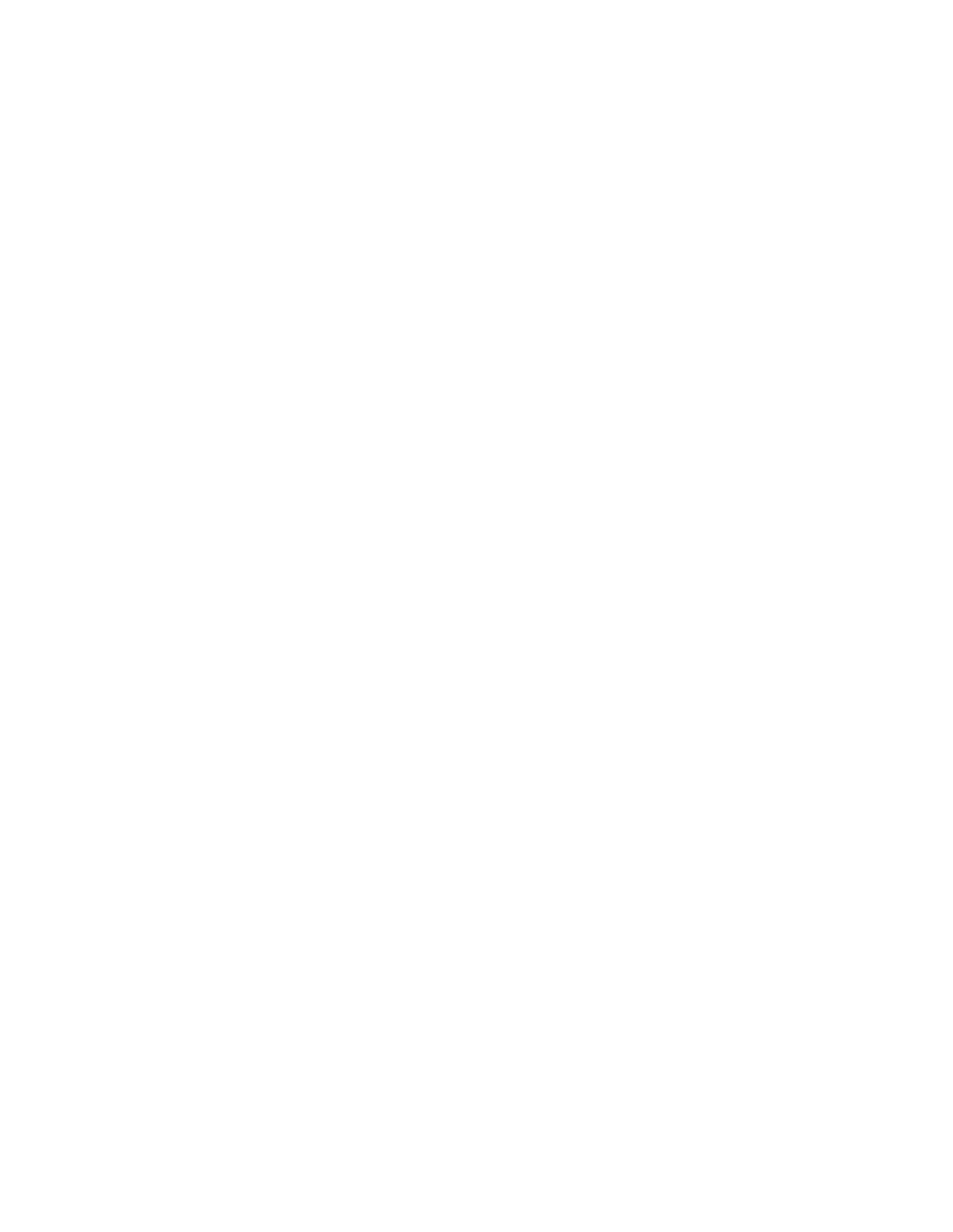Alberta's *Municipal Government Act* and its regulations are the source for the information in this guide. If there are differences between the information in the Act and regulations, and what is presented in this guide, the legislation and regulations take precedence.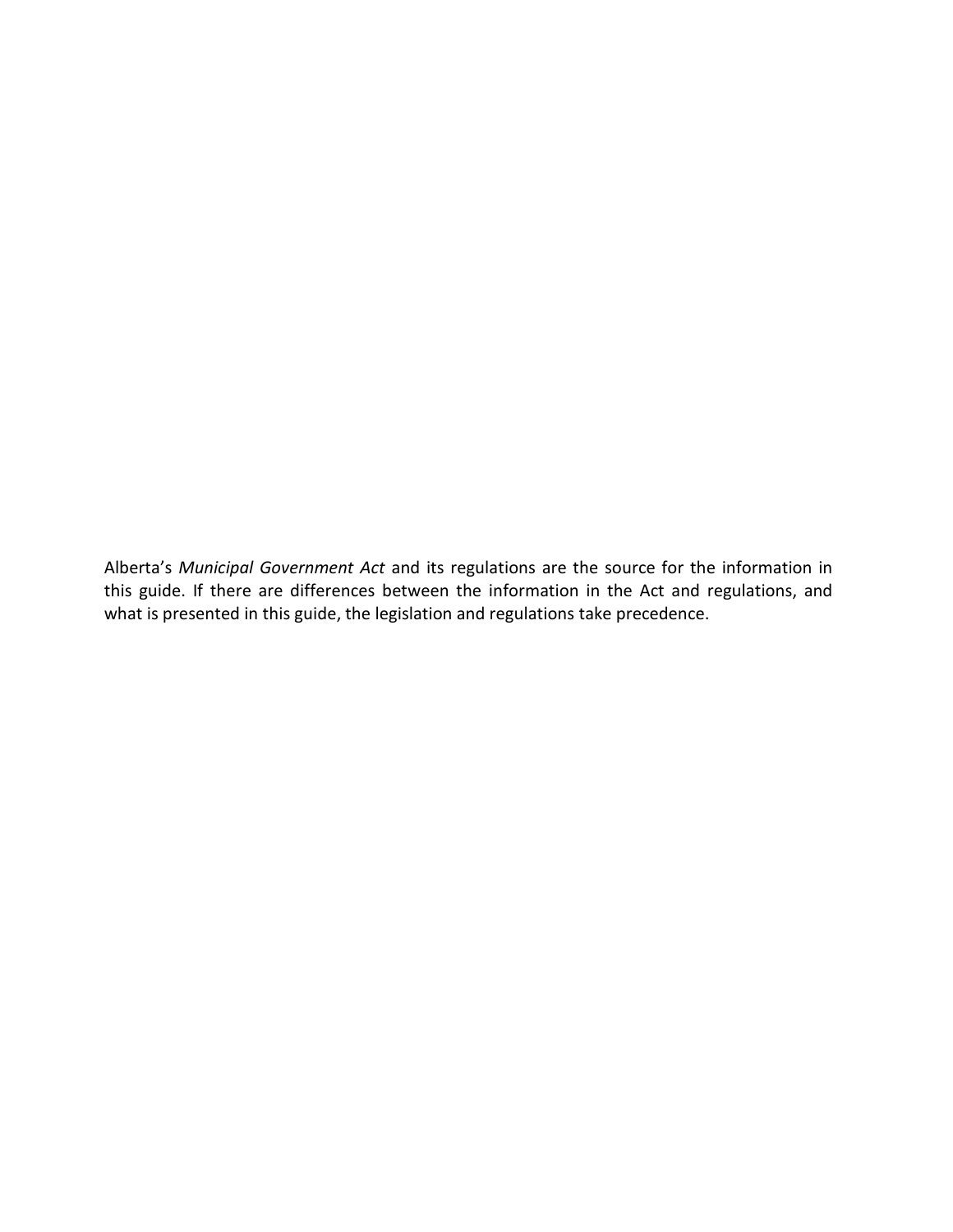# **Table of Contents**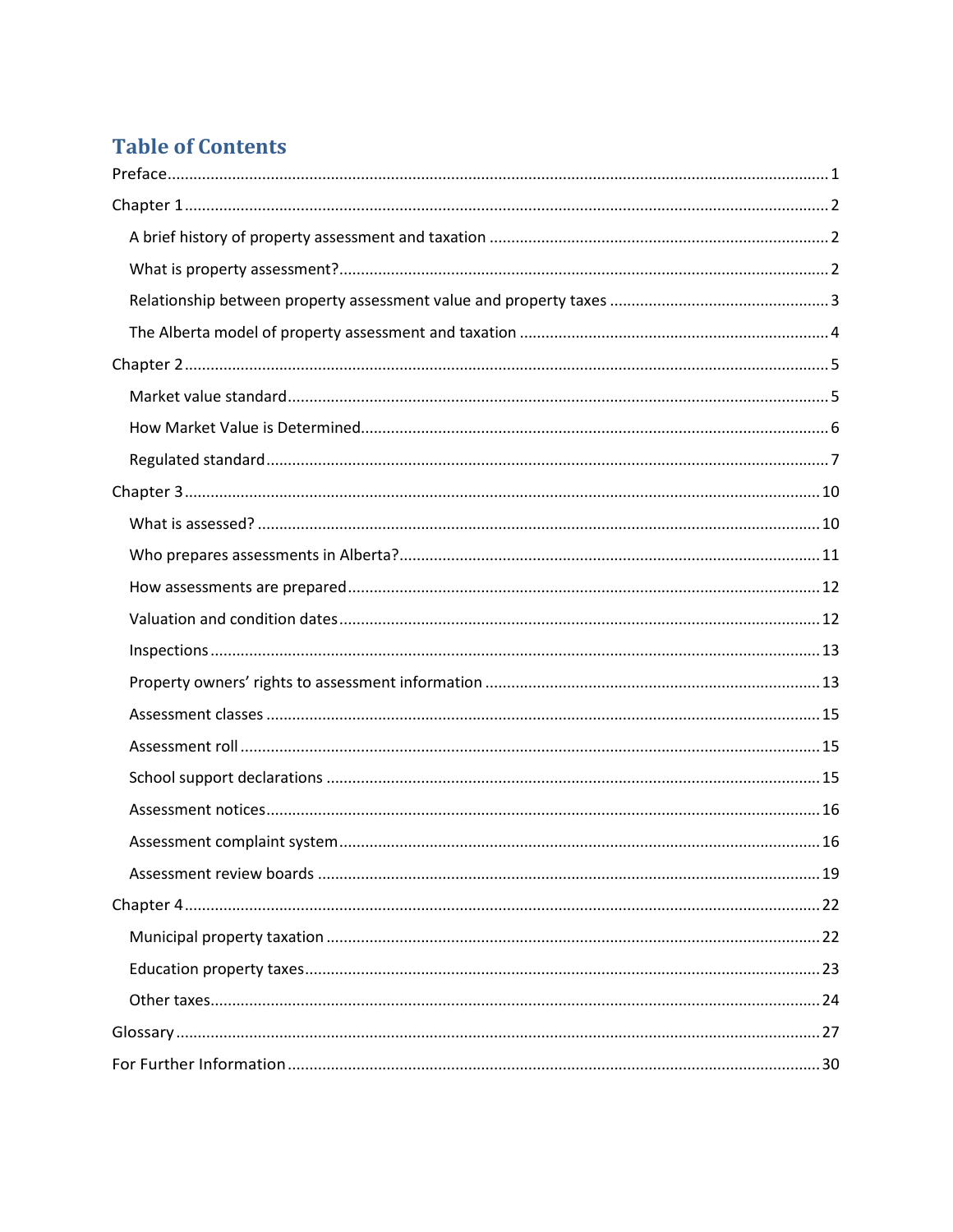# <span id="page-4-0"></span>Preface

The *Guide to Property Assessment and Taxation in Alberta* was written to provide general information about the province's property assessment and taxation system. This guide will be helpful for anyone who wants or needs to have an understanding of how the province's property assessment and taxation system works.

The guide is structured to reflect the organization and process of the property assessment system in Alberta. It begins with the foundations of the system—the legislation and history and follows the process through to show how property taxes are determined and levied based on a property's assessment.

Municipal Affairs welcomes feedback regarding this guide. Comments can be directed to the Assessment Services Branch at 780-422-1377 or [lgsmail@gov.ab.ca.](mailto:lgsmail@gov.ab.ca.)

This publication is available online at [www.municipalaffairs.alberta.ca.](http://www.municipalaffairs.alberta.ca/)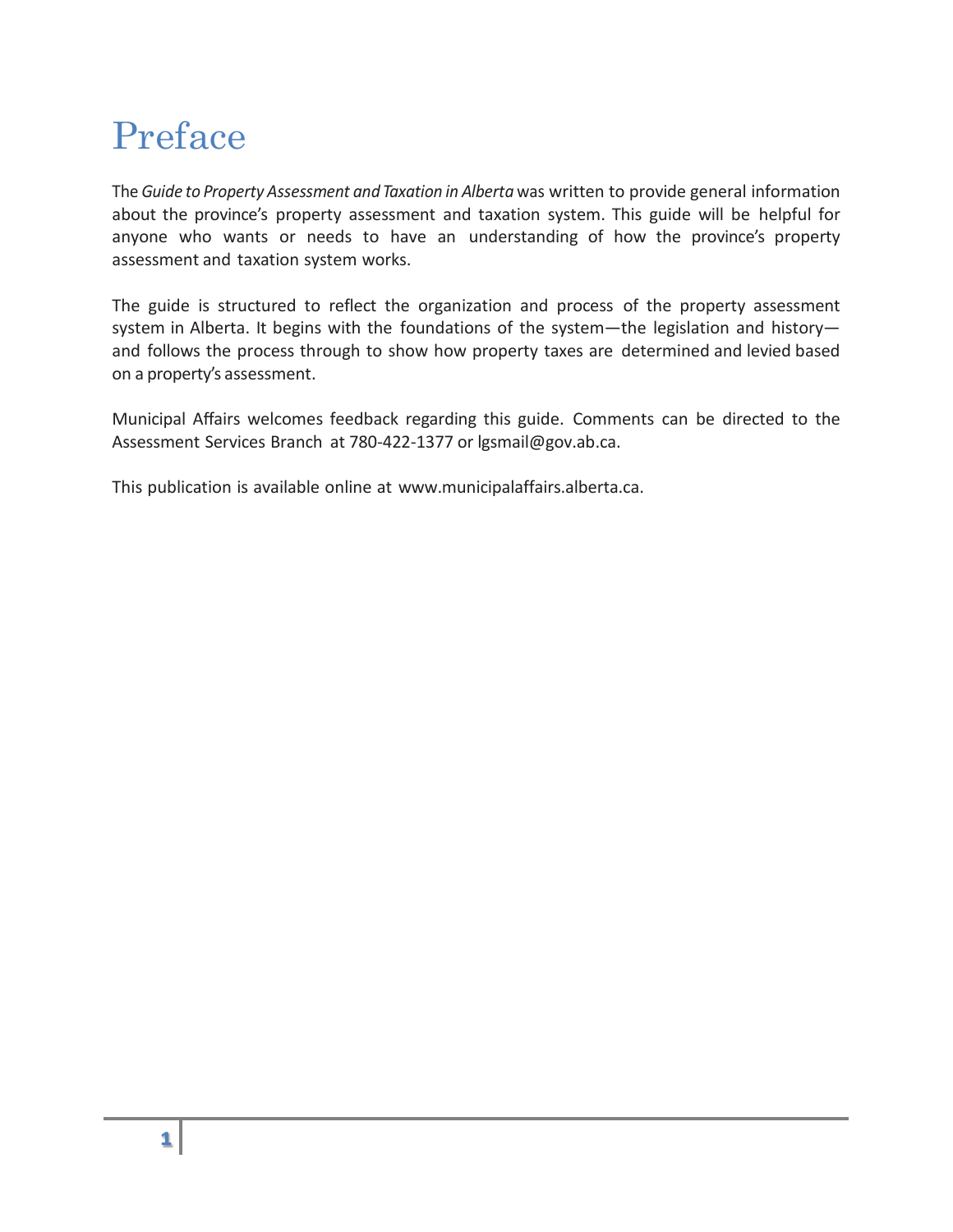

# <span id="page-5-0"></span>Chapter 1

Overview of Alberta's property assessment and taxation system

This chapter highlights the nature, rationale, and foundations ofthe property assessment and taxation systemin Alberta.

Topics include:

- The main features of the system
- The relationship between assessment and taxation

#### <span id="page-5-1"></span>A brief history of property assessment and taxation

The purpose of assessment and taxation legislation in Alberta is to establish and maintain a property assessment system that fairly and equitably distributes taxes, and promotes transparency, predictability and stability for municipalities and taxpayers.

#### <span id="page-5-2"></span>What is property assessment?

Property assessment is the process of assigning a dollar value to a property for taxation purposes. In Alberta property is taxed based on the *ad valorem* principle. *Ad valorem* means "according to value." This meansthe amount of tax paid is based on the value of the property.

Property taxes are a primary source of revenue for municipalities. Property taxes are used to finance local programs and services, such as:

- Garbage collection
- Water and sewer services
- Road construction and maintenance
- Parks and leisure facilities
- Police and fire protection
- Seniors' lodges
- Education

Property assessment is the method used to distribute the tax burden among property owners in a municipality. Each municipality is responsible for ensuring that each property owner pays his or her share of taxes.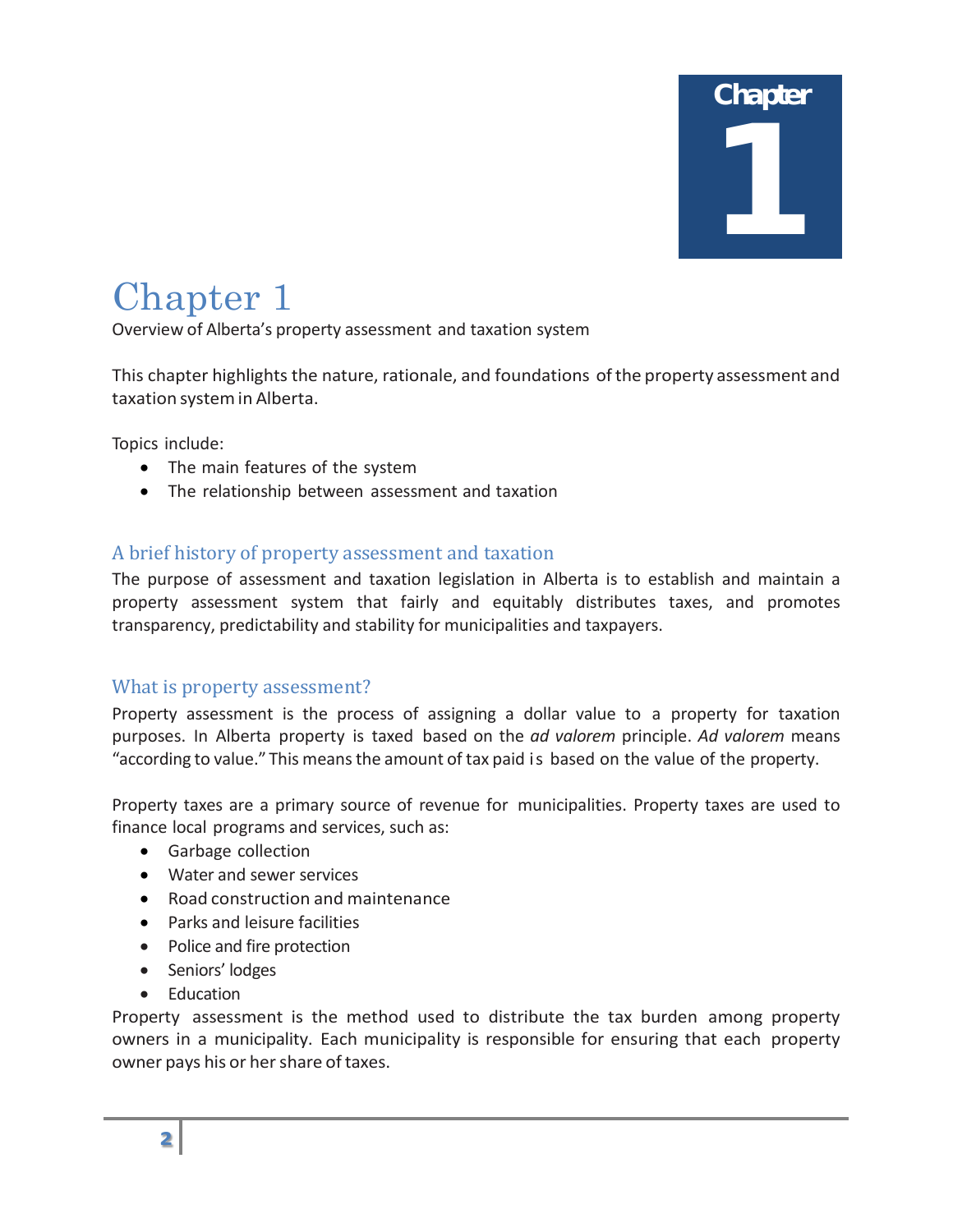# <span id="page-6-0"></span>Relationship between property assessment value and property taxes

Often the terms "assessment" and "taxation" are considered to be interchangeable. However, assessment and taxation are very different. Although one impacts the other, each is a distinct and independent process.

"Assessment" is the process of estimating a dollar value on a property for taxation purposes. This value is used to calculate the amount of taxes that will be charged to the owner of the property.

"Taxation" is the process of applying a tax rate to a property's assessed value to determine the taxes payable by the owner of that property.

The *Municipal Government Act* gives direction to Alberta municipalities in the areas of governance and administration, planning and development, and assessment and taxation.

#### **2012-2017 - The** *Municipal Government Act*

The government undertook an extensive review of the *Municipal Government Act* (MGA) between 2012-2017 with the objective to update and modernize the legislation to keep pace with our changing province. As part of the MGA review process, all related regulations were reviewed to support a modernized MGA, with existing regulations updated and some new regulations created to align with changes to the MGA.

The updated MGA is a culmination of over four years of comprehensive review and consultation.

Changes to the MGA were developed through careful analysis from Alberta stakeholders through discussion papers and collaborative work with key municipal partners, local citizens and businesses, community organizations, industry, builders and developers, the Alberta Urban Municipalities Association and the Alberta Association of Municipal Districts and Counties.

The MGA gives direction to municipalities to prepare assessments every year.

The MGA sets out two types of valuation standards—the market value standard and the regulated standard.

The market value standard is considered the most fair and equitable means of assessing property. It is fair because similar properties are assessed in the same manner; it is equitable because owners of similar properties in a municipality will pay a similar amount of property tax.

The regulated standard uses rates and procedures prescribed by Municipal Affairs to calculate assessed values for certain types of properties. These types of properties include farmland, machinery and equipment, and designated industrial property.

The valuation standards and property types are explained in further detail in Chapter 2.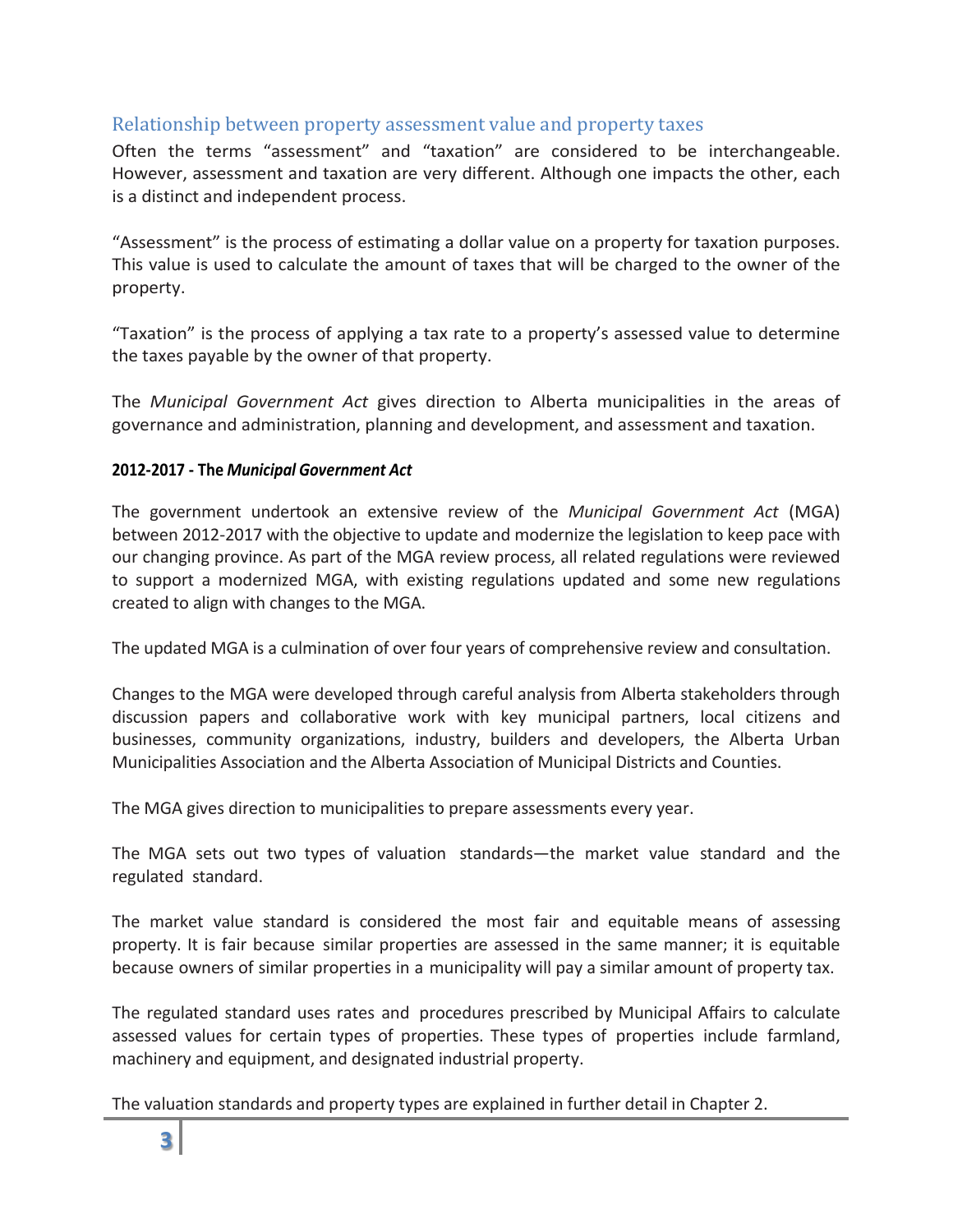# <span id="page-7-0"></span>The Alberta model of property assessment and taxation

The following chart illustrates the processes, connections, and components of the property assessment and taxation process in Alberta. Each step in the chart is explained in later chapters.

The assessment and taxation system begins with the laws outlined in the *MGA*. All activitiesthat are associated with property assessment and taxation are governed by this legislation and its regulations.





The assessor interprets these rules to determine which valuation method must be used for each property. This process is explained in Chapter 2.

The assessor collects a variety of information to calculate a property assessment. The process of arriving at a property value is explained in Chapter 3.

Once the assessment is complete, the assessed value is entered on the assessment roll, which lists all of the property assessments in a municipality. Assessment notices are created from the information on the assessment roll. A notice is mailed to every property owner in a municipality. These steps are detailed in Chapter 3.

If a property owner does not agree with the information on his or her assessment notice, he or she may file a complaint. Alberta's assessment complaint process is explained in Chapter 3.

The assessment roll is used to calculate the amount of municipal and education property tax payable on each property. These are explained in Chapter 4.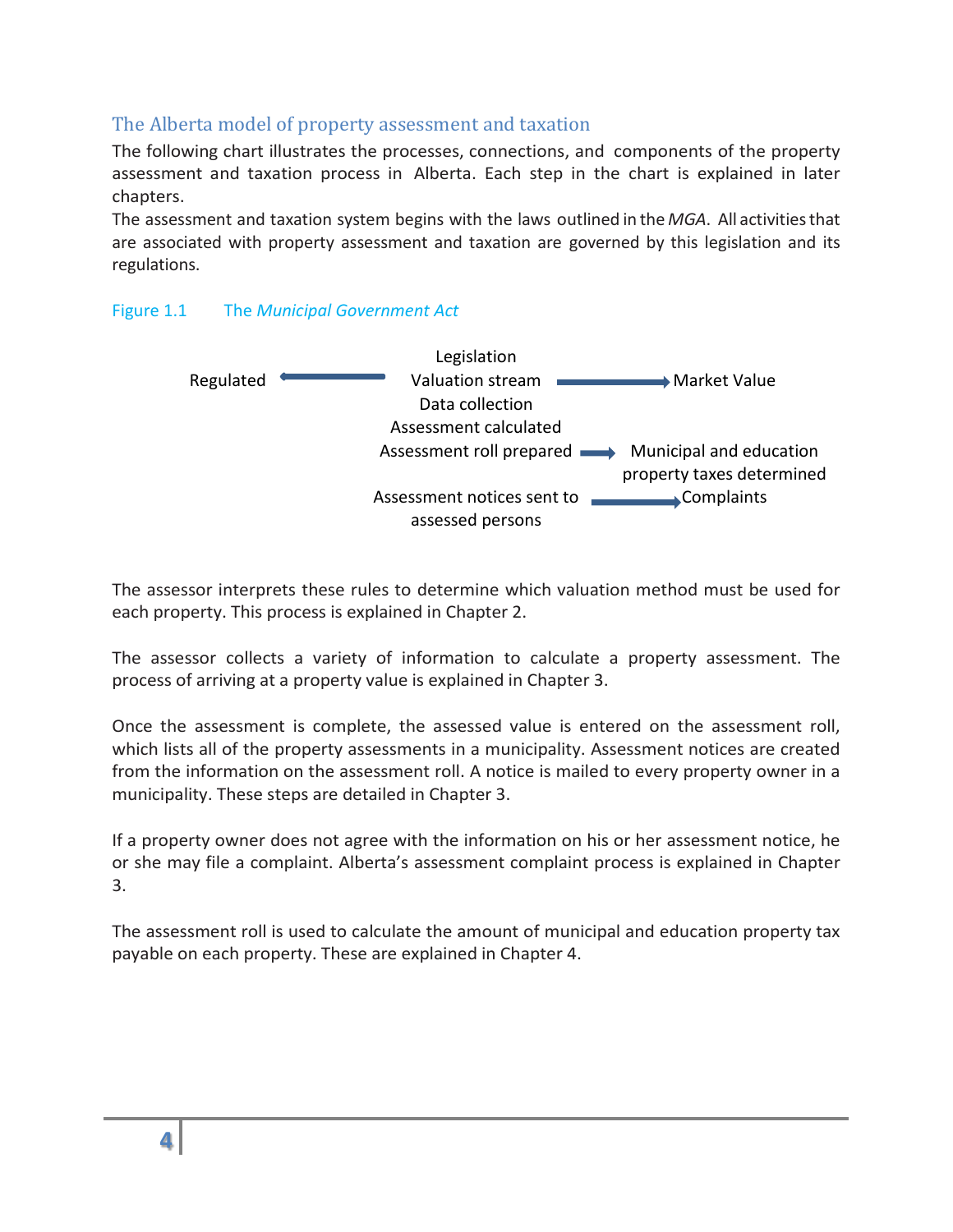**Chapter** 2

# <span id="page-8-0"></span>Chapter 2

Property assessment valuation standards in Alberta

This chapter describes the two valuation standards that are used to value property for assessment and property taxation purposes in Alberta—the market value standard and the regulated standard.

Topics include:

- Definition of market value
- How market value is determined
- Properties that are assessed with regulated rates and procedures
- How regulated values are determined

# <span id="page-8-1"></span>Market value standard

The market value standard is used to determine the assessed values for the majority of properties in Alberta.

Market value is the price a property might reasonably be expected to sell for if sold by a willing seller to a willing buyer after appropriate time and exposure in an open market. Key characteristics of market value are:

- It is the most probable price, not the highest, lowest, or average price.
- It is expressed in terms of a dollar value.
- It assumes a transaction between unrelated parties in the open market.
- It assumes a willing buyer and a willing seller, with no advantage being taken by either party.
- Itrecognizesthe present use and potential use of the property.

Sometimes the market value assessment of a property is assumed to be the sale price of an individual property. It is important to note that a market value assessment may not be the sale price. The sale price is an historical fact.

The sale price is the amount the purchaser agrees to pay and the seller agrees to accept under the circumstances surrounding the sale.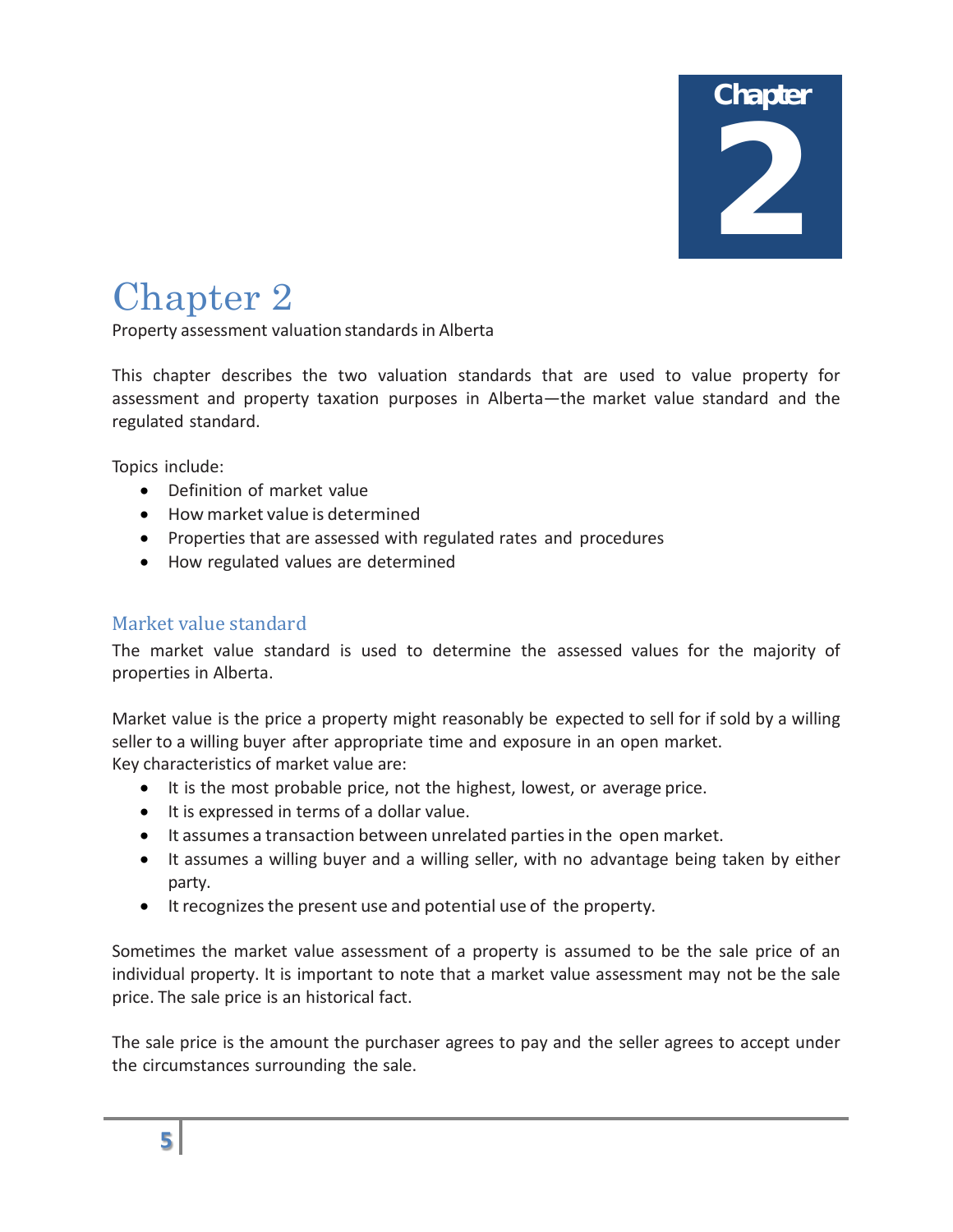A sale price might not equal market value for any of the following reasons:

- The sale might not have occurred in the assessment year or the date on which the property was valued.
- The purchaser might not have been aware that similar properties were selling for more or less than the price for which the property was purchased.
- The buyer or seller may have been unduly motivated (for example, transferred to another city, needed to sell property as part of a divorce settlement, etc.).
- The sale may have involved a trade, partial interest, special financing, personal property, or assumed leases.

Assessors gather information on ranges of sale prices in the marketplace. This statistical data is used as part of the process for calculating market value assessments.

Sale price information helps to develop market value assessments. Assessments are calculated by analyzing the range of sale prices of groups of similar properties at a specific point in time. Several sales of similar properties are compared to determine typical market values of specific types of properties that have similar characteristics.

# <span id="page-9-0"></span>**How Market Value is Determined**

| Sales comparison<br>approach | Compare sales prices of similar<br>properties to the property being |
|------------------------------|---------------------------------------------------------------------|
|                              | assessed                                                            |
| Cost approach                | Market value of land                                                |
|                              | +(cost of improvements                                              |
|                              | -depreciation)                                                      |
|                              | = value of property                                                 |
| Income approach              | Estimate what a potential purchaser                                 |
|                              | would pay for a property given its                                  |
|                              | expected rate of return (i.e. income-                               |
|                              | producing potential)                                                |

#### TABLE 2.1 THE THREE APPROACHES TO VALUE

There are three approaches to determine the market value assessment of a property: the sales comparison approach; the cost approach; and the income approach. One or more of these approaches is used to arrive at a property's assessed value using the market value standard. The following sections outline each approach, and the types of properties each is best suited to.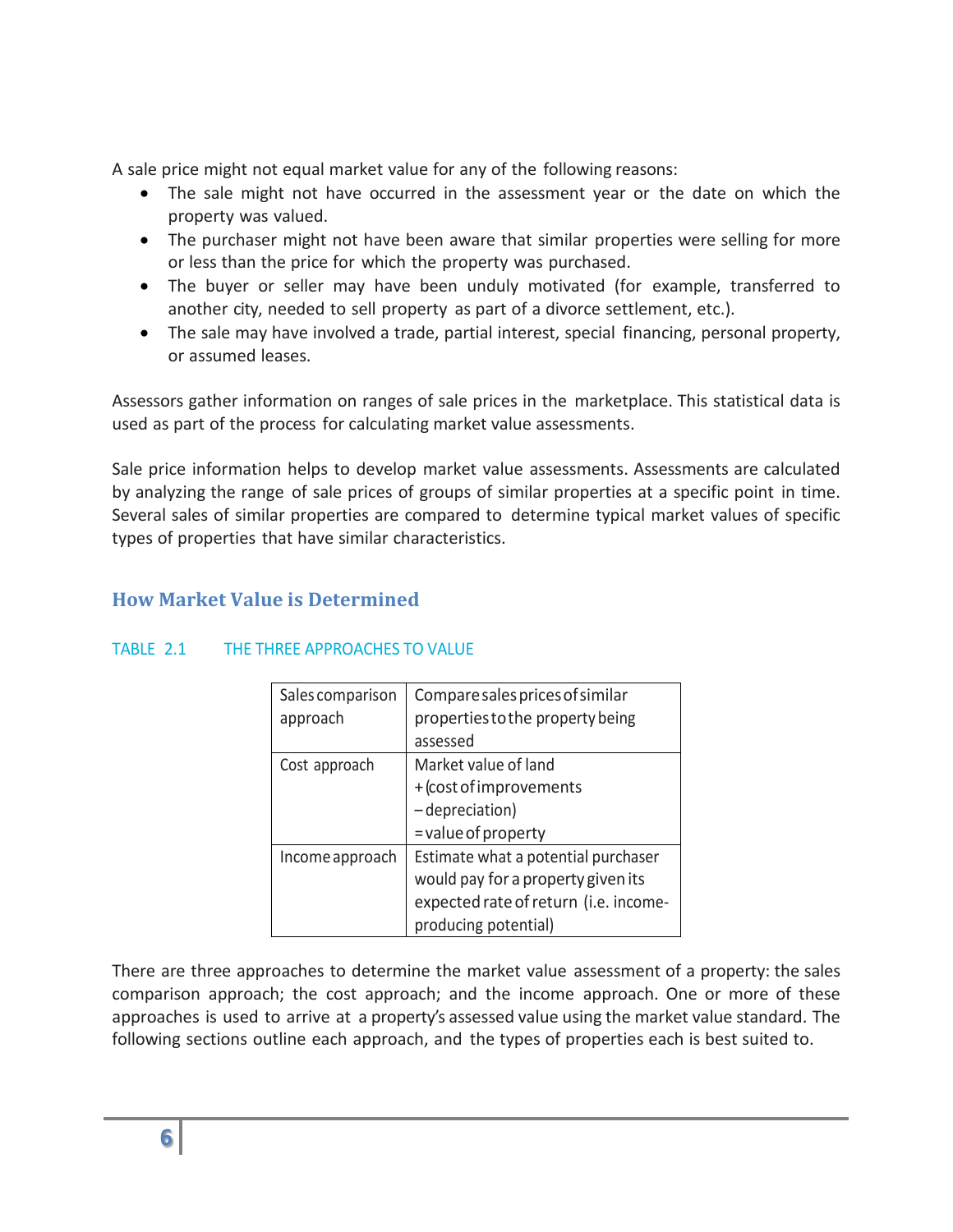#### **Sales comparison approach**

This approach is based on the theory that the market value of a property is directly related to the sale price of similar properties. When property types are similar, the sales comparison approach provides an indication of market value. This approach is best suited to residential properties and other types of property that sell frequently.

#### **Cost approach**

The cost approach is used when the property being valued is new or nearly new, in situations where few comparable sales are available, or when the improvements are unique or specialized.

The cost approach is based on the assumption that a purchaser would not pay any more to purchase a property than it would cost to buy the land and then rebuild the same improvements. An improvement is a building or structure so affixed to the land that it does not require special mention in a transfer document.

Values for properties that are assessed using the cost approach are determined by using the following formula:

*Market value of land + (cost of improvements – improvement depreciation) = total value of property*

The assessor first determines the market value for the land. The cost of constructing the improvements is then added to the land value. Once the costs of the improvements have been determined, the assessor makes a deduction for depreciation of the improvement. Depreciation is a loss in value due to any reason. This includes normal wear and tear or a change in needs or style of a building.

Depreciation must be subtracted from the cost of the improvements to accurately value the improvements in their current condition.

#### **Income approach**

The theory behind this approach is that income-producing properties are bought and sold based on their income-earning potential. This approach is used to assess the value of rental properties, such as apartment buildings or rental office buildings.

# <span id="page-10-0"></span>Regulated standard

Some types of properties are difficult to assess using a market value assessment standard because:

- They seldom trade in the marketplace. When they do trade, the sale price usually includes non-assessable items that are difficult to separate from the sale price.
- They cross municipalities and municipal boundaries.
- They are of a unique nature.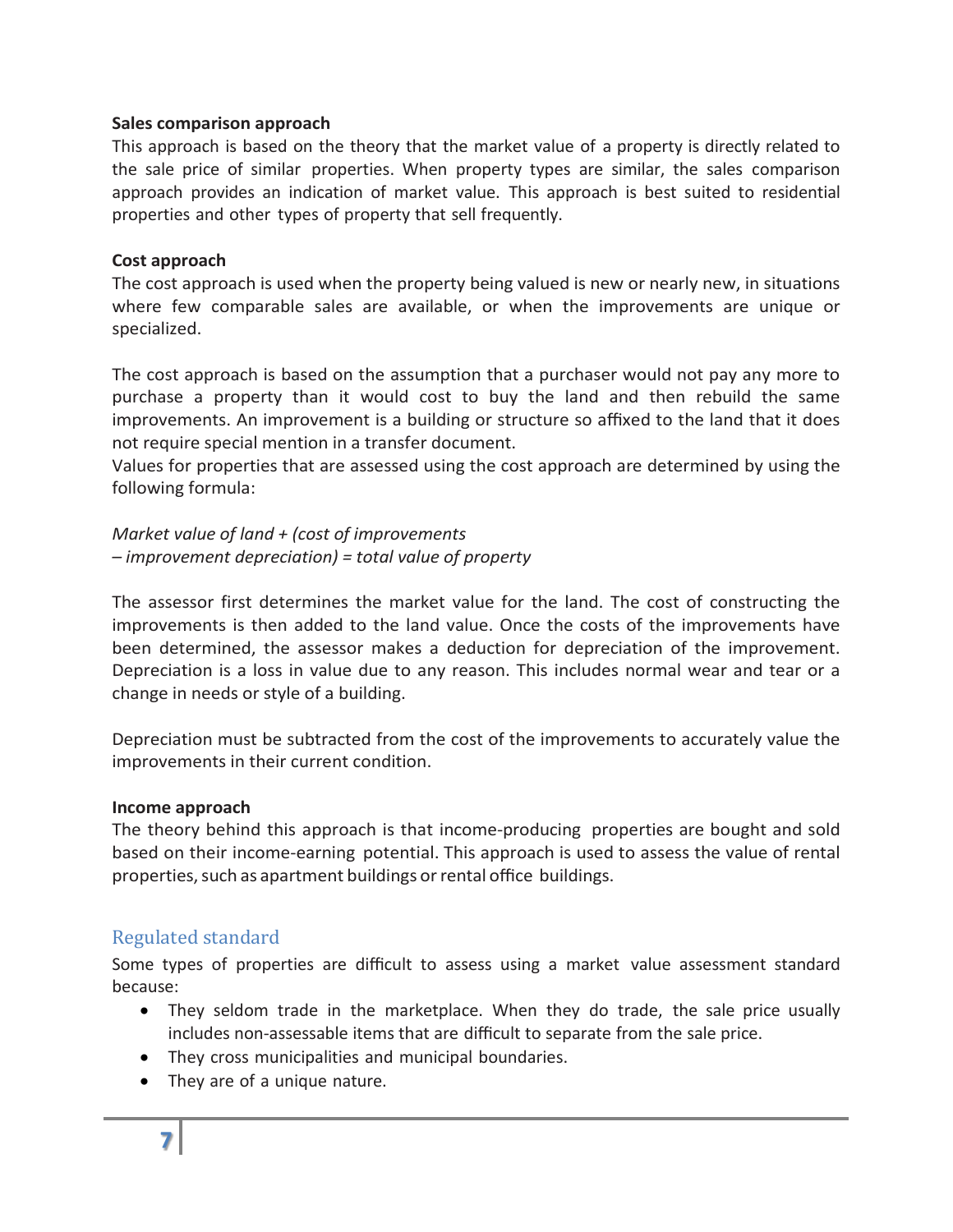Municipal Affairs prescribes rates and procedures to assess these types of properties, which are referred to as "regulated property". Rates and procedures are determined by what a type of property is used for, its activity, or its production capability.

Regulated property includes:

- Farmland
- Machinery and equipment
- Designated Industrial Property, including linear property, railway, and major industrial plants

### **Farmland**

Farmland is assessed on the basis of its productive value for agricultural use. There are four classifications for agricultural use – dry arable land, dry pasture land, irrigated arable land, and woodlot.

Productive value means the ability of the land to produce income from the growing of crops or other horticultural products and/or the raising of livestock. The productive value of farmland is determined using a process that sets a value for the best soils, and then makes adjustments for less-than-optimum conditions such as climatic influences, the presence of stones, sloughs and other impediments to production, topography, etc.. A woodlot operation requires an approved woodland management plan.

When land is no longer used for farming operations, such as when the top soil has been removed in preparation for future development, the land will become assessable at market value.

#### **Machinery and Equipment**

Machinery and equipment includes a broad range of items used in manufacturing, processing and other industrial facilities, such as tanks, mixers, separators, fuel gas scrubbers, compressors, pumps, chemical injectors, and metering and analysis equipment.

Machinery and equipment is used in conjunction with properties such as meat processing plants, refineries, chemical plants, pulp and paper plants, and oil sands plants. Most machinery and equipment is assessed by the municipal assessor; however, machinery and equipment that is part of designated industrial property is assessed by the provincial assessor.

# **Designated Industrial Property**

Designated industrial property includes linear property, railway, and specific major plants. The definition of designated industrial (DI) properties can be found in the MGA section 284 (f.01).

Linear properties have distribution lines or other facilities, and may cross municipal boundaries.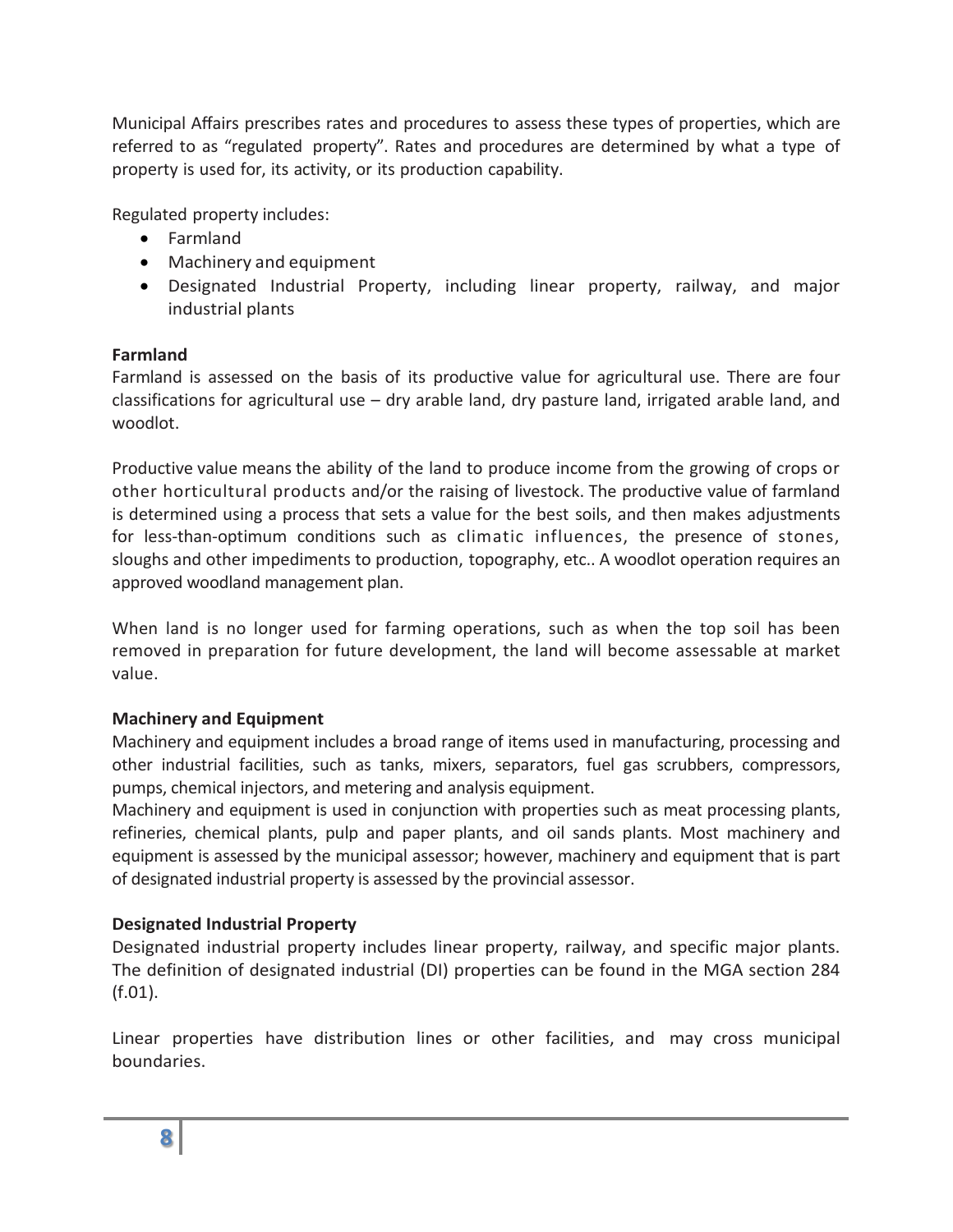Linear property includes:

- Pipelines to transport petroleum products
- Electric power systems (generation, transmission, and distribution facilities)
- Telecommunication systems (including cellular telephone systems)
- Cable television systems
- Railway property
- Oil and gas wells

Assessment of these property types is carried out separately by the province.

The provincial assessor's assessment must reflect the specifications and characteristics for these regulated properties and the valuation standard, as outlined in the regulations.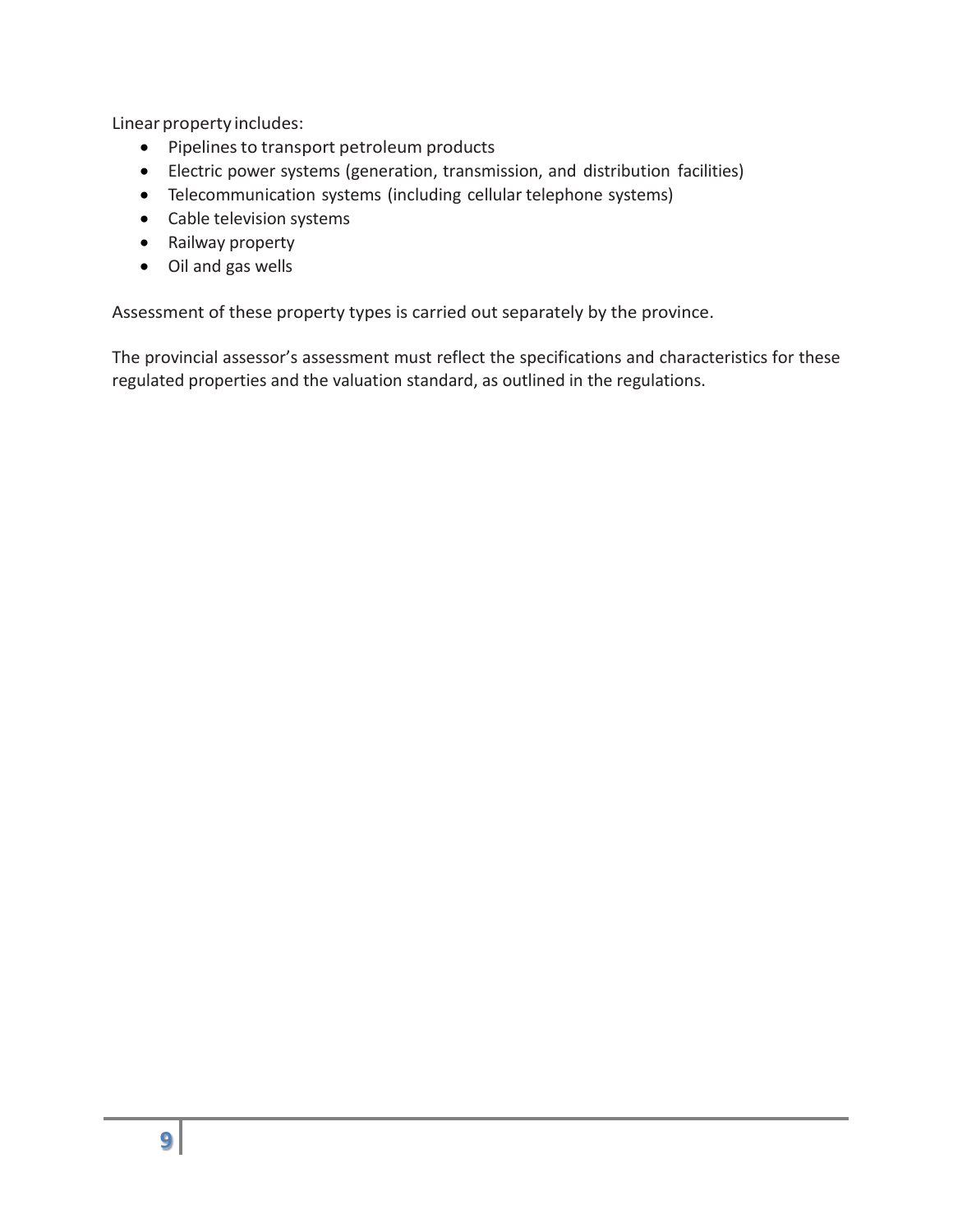# **Chapter** 3

# <span id="page-13-0"></span>Chapter 3

Preparing property assessments

This chapter describes the property assessment process in Alberta.

The main topics include:

- What property is assessed
- Who prepares assessments in Alberta
- How assessments are prepared
- Inspections
- The property owner's right to information
- The assessment roll
- Assessment notices
- What property owners can do if they do not agree with their assessments

#### <span id="page-13-1"></span>What is assessed?

Not all property is assessable for property tax purposes. The *MGA* outlines what property is assessable for taxation. The act defines property as:

- A parcel of land
- An improvement
- A parcel of land and the improvements to it

It does not include things like furniture, jewellery, automobiles, or other personal possessions. If a property cannot be assessed, this means it cannot be taxed. Properties that are not assessed or taxed include:

- Publicly owned infrastructure or equivalent privately owned facilities
- Minerals
- Indigenous reserves and settlements
- Growing crops

Some properties are assessable, but not taxable. Properties that are assessed but then exempted (in whole or in part) from taxation include:

- Most farm residences and improvements
- Environmental, conservation, municipal, and school reserves and other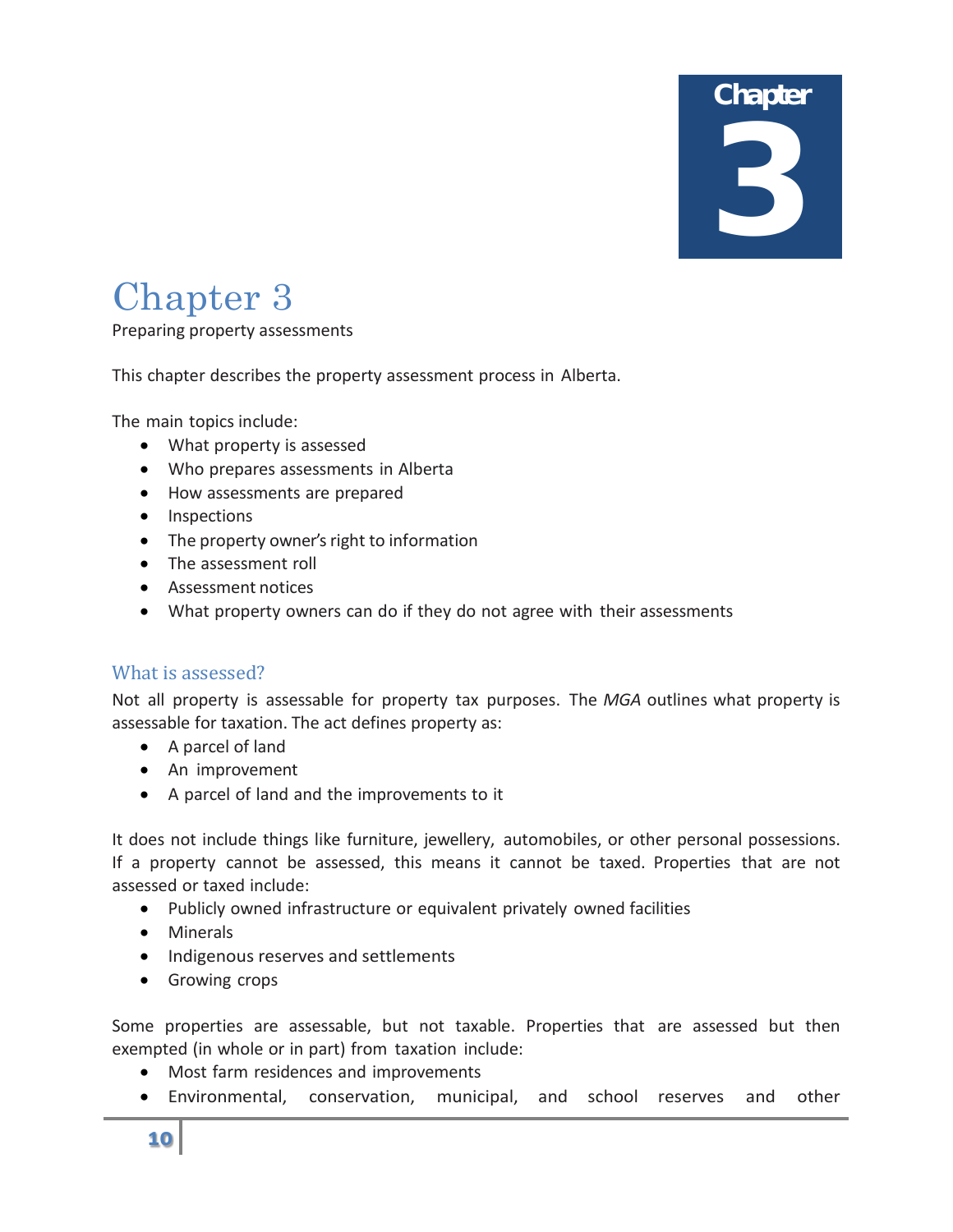underdeveloped property reserved for public utilities

- Government properties such as hospitals, libraries, and schools
- Colleges and universities
- Privately operated schools
- Churches and cemeteries
- Property owned by some non-profit organizations such as benevolent societies, boys' and girls' clubs, etc.
- Hostels

# <span id="page-14-0"></span>Who prepares assessments in Alberta?

Assessments for all types of property are prepared by professional, certified assessors. Assessors receive training in a variety of areas including property valuation techniques, legislation, and quality assurance.

The provincial assessor is responsible for all designated industrial property, while assessors employed or contracted by municipalities assess all other types of property.

Under provincial legislation, a municipality must appoint, by bylaw, a designated assessor. A designated assessor is responsible for the completion of a number of tasks laid out by provincial legislation and regulations.

To be the designated assessor for a municipality, an assessor must hold at least one of the following professional designations:

- Accredited Municipal Assessor of Alberta (AMAA) as granted by the Alberta Assessors' Association
- Certified Assessment Evaluator (CAE) as granted by the International Association of Assessing Officers
- Accredited Appraiser Canadian Institute (AACI) as granted by the Appraisal Institute of Canada

An assessor who does not hold one of the above designations may be designated the municipality's assessor if, in the opinion of the Minister of Municipal Affairs, he or she has a combination of education and professional experience that is equivalent to any or all of the three designations.

An assessor is hired by a municipality in one of two ways—as an employee of the municipality, or as a contractor. Contracting often occurs in smaller municipalities where the duties associated with calculating assessments are not a full- time activity. Regardless of the assessor's employment situation, all assessors, whether they are contractors or municipal employees, must follow the same procedures and legislation.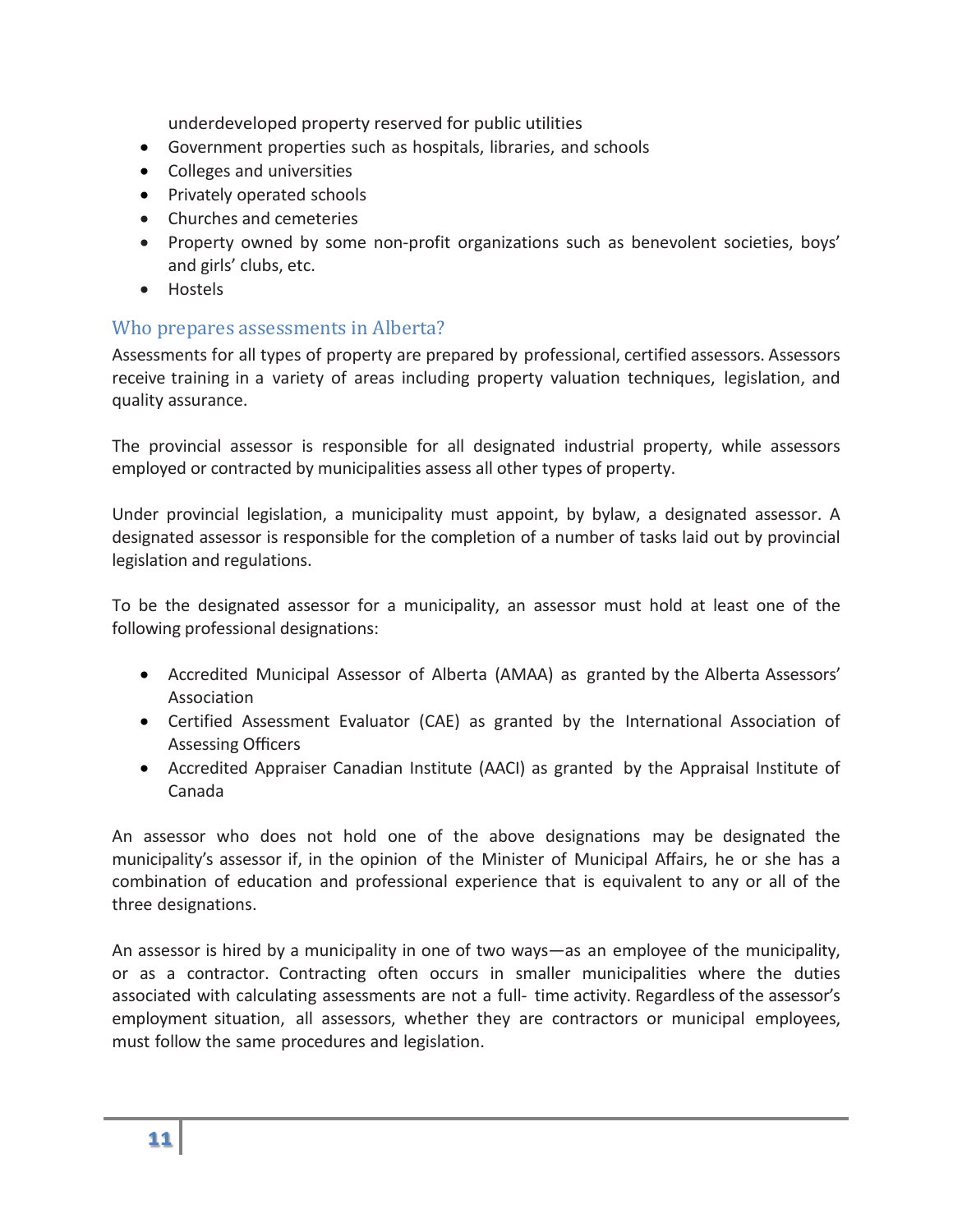#### <span id="page-15-0"></span>How assessments are prepared

The majority of assessments prepared by the municipal assessor are done based on market value using a technique called mass appraisal.

#### **Mass appraisal**

An appraisal is an estimate of value. Mass appraisal is the process of valuing a group of properties as of a given date, using common data, mathematical models, and statistical tests. Mass appraisal techniques allow assessors to accurately value a large number of properties in a short period of time.

#### **Data collection**

Before an assessment can be prepared, property data must be collected. Accurate and complete property records lead to more accurate assessed values. The more accurate the assessed values, the more equitable the entire assessment system is.

Detailed information about each property is gathered by making on-site visits or by corresponding with the owner of the property. Correspondence with a property owner usually occurs when the assessor is requesting information about commercial, industrial, or rental properties (such as apartment buildings or hotels). Information collected by the assessor in the assessment process is also available from other sources including Alberta Land Titles, real estate Multiple Listing Services, and financial institutions.

## <span id="page-15-1"></span>Valuation and condition dates

In Alberta, there are two key legislated dates by which certain assessment processes must be complete—the valuation date and the physical condition date.

The valuation date is a fixed point in time at which assessment values are based. The valuation date ensures that all properties in a municipality are valued as of the same date. The valuation date established by legislation is July 1. For example, for the 2018 tax year, the valuation date for property assessment is July 1, 2017. This means that a 2018 property assessment must reflect the value of the property as of July 1, 2017.

The second legislated date in the valuation process is the "characteristics and physical condition" date. This is the date on which the condition of the property is recorded for property assessment purposes. Under Alberta legislation, the condition date for property other than designated industrial property is December 31. For example, for the 2018 tax year, the condition date would be December 31, 2017. This means that although the value of the property reflects the market conditions as of July 1, it must reflect the physical condition of the property as of December, 31

Example: If a garage has been added to the property during 2017, the property assessment for the 2018 tax year would be based on its market value as of July 1, 2017. The previous year's property assessment would not have included the garage because it was not built by the condition date (December 31, 2016).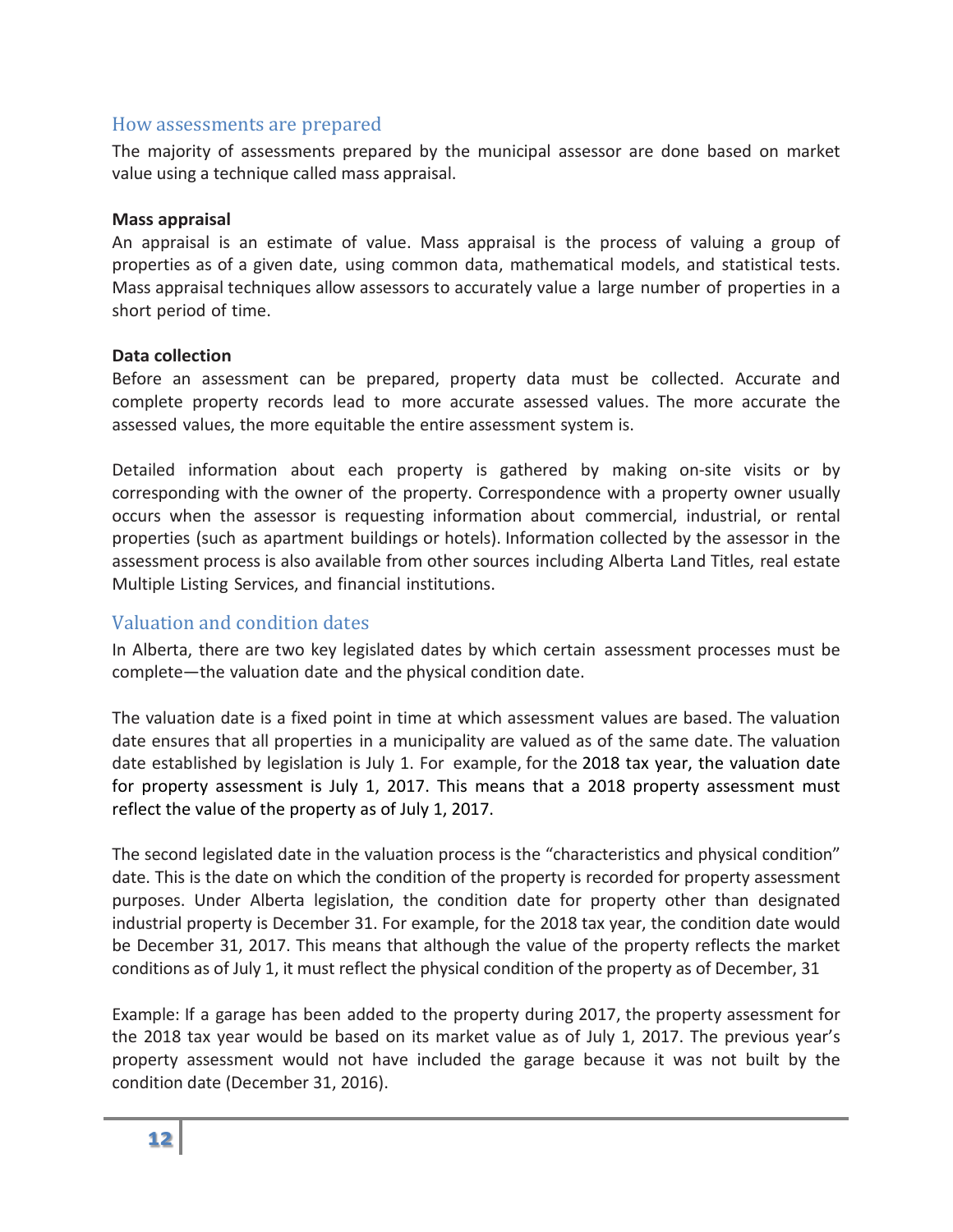# <span id="page-16-0"></span>**Inspections**

Sometimes, an assessor may decide that he or she needs to inspect a property in order for a fair and accurate assessment to be determined.

An inspection is conducted so that all characteristics of the property that affect the value are considered when the assessor determines the property's assessment. All newly constructed properties require an inspection. Likewise, existing properties need to be reviewed from time to time to ensure the information that is used to create the property's assessment remains accurate.

Under the *MGA*, an assessor may enter and inspect property and request any document to be produced to assist in preparing the assessment. The legislation states:

- The assessor is required to give reasonable notice to the owner or occupier before an inspection.
- The inspection must be at a reasonable time.
- The assessor is required to make copies of anything necessary to the inspection
- The assessor must be able to produce identification.

During an on-site inspection, the assessor will first explain the purpose of the visit, and request permission to carry out the inspection. The assessor will observe, record, and verify relevant physical details of the property.

This may include both an interior and exterior inspection of the property.

Where an assessor has requested information or documents about the property in order to prepare the assessment, and the person failed to provide the information within 60 days, the person cannot file a complaint on that property's assessment in the following year.

# <span id="page-16-1"></span>Property owners' rights to assessment information

Just as assessors abide by rules when collecting information for assessment purposes, taxpayers have a legislated right to know how their assessment is determined.

A municipality must provide information for the current year that is in the assessor's possession at the time of the request, showing how the assessment of a property was prepared, including:

- a) all documents, records and other information in respect of that property;
- b) descriptors and codes for variables used in the valuation model that was applied to the property;
- c) where there is a range of descriptors or codes for a variable, the range and what descriptor and code was applied to the property; and
- d) any adjustments that were made outside the value of the variables used in the valuation model that affected the assessment of the property.

In addition, the assessed person has the right to see the assessment roll, which lists the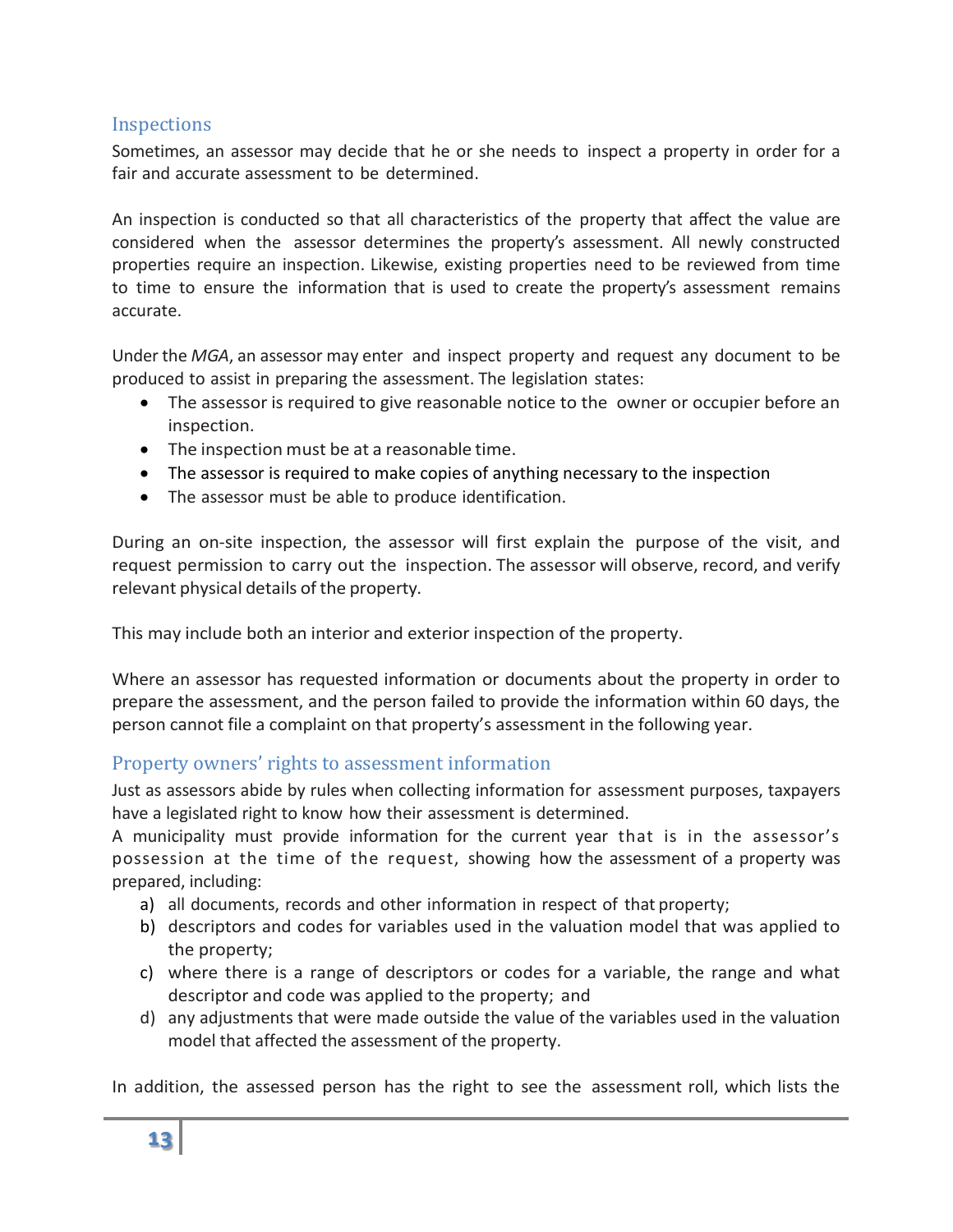assessed values for all properties in the municipality.

If requested to do so, a municipality must provide an assessed person with a summary of the assessment of any assessed property in the municipality, as long as the municipality is sure that necessary confidentiality will not be breached. A municipality may charge a fee for providing this information.

A summary of an assessment must include the following information that is in the assessor's possession or under the assessor's control at the time of the request:

- a) a description of the parcel of land and any improvements, to identify the type and use of the property;
- b) the size and measurements of the parcel of land;
- c) the age and size or measurement of any improvements;
- d) the key attributes of any improvements to the parcel of land;
- e) the assessed value and any adjustments to the assessed value of the parcel of land; and
- f) any other information prescribed or otherwise described in the regulations.

If the person has filed a complaint against the assessment for that property, the municipality is no longer obligated to respond to a request for information until the complaint has been heard and decided by an assessment review board.

Similar rules apply for access to provincial assessment records for designated industrial property. The provincial assessor must comply provided confidentiality will not be breached.

After the assessed values of all properties in a municipality have been determined, there are a number of assessment documents that must be prepared.

#### Figure 3.1 Beyond Assessed Value

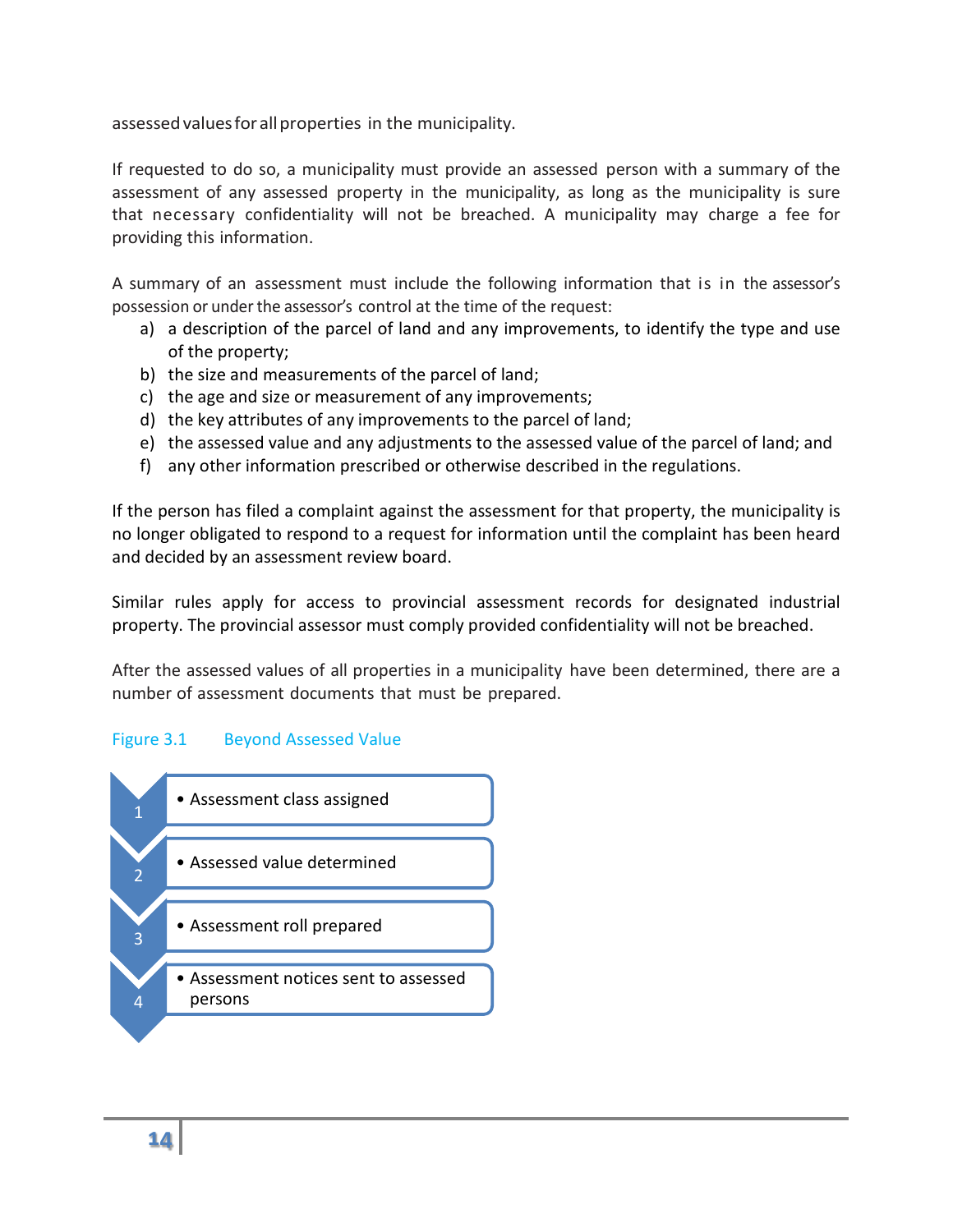## <span id="page-18-0"></span>Assessment classes

After the assessed value of a property has been determined, the property is assigned an assessment class. This is an important part of the assessment and taxation process.

The assessment class determines the tax rate that will be applied to each property, as assessment classes may have different tax rates.

The assessor for the municipality is responsible for assigning the assessment classes to property. Property is classified according to its actual use. The classes are set out in the *MGA*.

They are: Class1– residential Class 2 – non-residential Class 3 – farmland Class 4 – machinery and equipment

### <span id="page-18-1"></span>Assessment roll

An assessment roll is a listing of all assessable properties in a municipality and their assessed values. The *MGA* requires each municipality to prepare an assessmentroll no later than February 28 of each year.

The assessment roll prepared by a municipality must contain the following information for eachassessedproperty:

- Assessed person (typically, the owner of the property), including name and mailing address
- Location
- Description of the property assessed (land, improvements, or land and improvements)
- Assessed value
- Assessment class(es)
- School support declaration
- Taxable status (total or partial exemption from taxation)

# <span id="page-18-2"></span>School support declarations

Canada's Constitution and the *Alberta School Act* establish Alberta's public and separate school system. As such, municipalities ask property owners to declare whether they support public school or a local Catholic or Protestant separate school district. Property owners indicate their support based on their faith and the proportion of ownership they hold in a property (50 per cent for two owners, 33 per cent for three owners, etc.). Where there is no separate school district, or a declaration is not filed, 100 per cent of education property tax dollars are directed to the public school boards.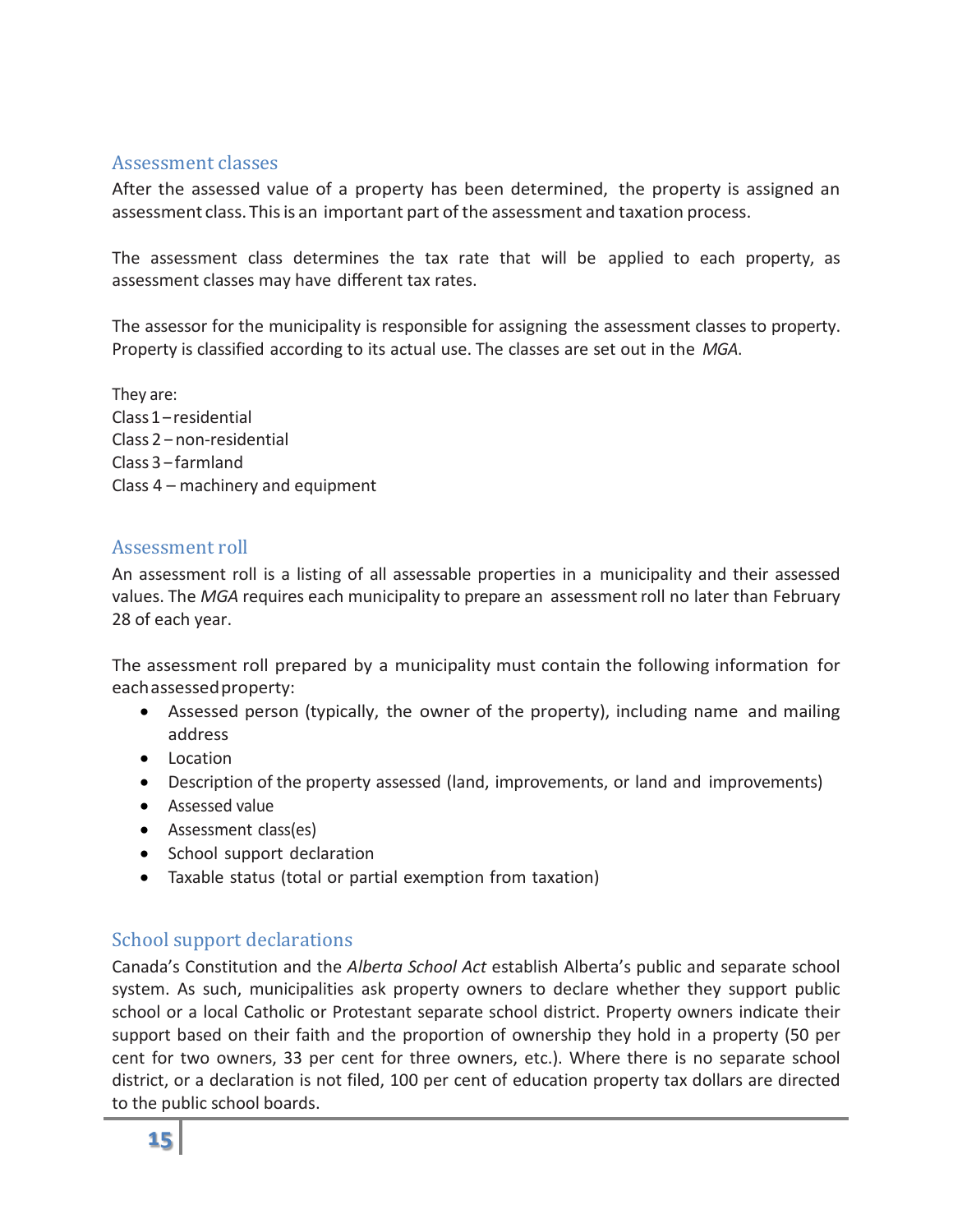Property owners may change their school support declaration at any time. A school support notice filed by a property owner becomes effective in the year following the year in which it is filed.

### <span id="page-19-0"></span>Assessment notices

Assessment notices are created from the information on the assessment roll. The assessment notice is the document municipalities send to property owners to tell them about the assessment of their property.

An assessment notice or an amended assessment notice must show the following:

- a) the same information that is required to be shown on the assessment roll;
- b) the notice of assessment date;
- c) a statement that the assessed person may file a complaint not later than the complaint deadline; and
- d) information respecting filing a complaint in accordance with the regulations.

Each year, municipalities and the provincial assessor will be required to set a "notice of assessment date" between January 1 and July 1 and mail the assessment notices seven days prior to the "notice of assessment date." Every municipality is required to send an assessment notice to every assessed person listed on the assessment roll. Each municipality must publish a notification in one issue of a local newspaper to announce that the assessment notices have been mailed to property owners within the municipality.

Sometimes an error is found on an assessment notice. The assessed person can contact the assessor to have this information corrected. Corrections can only be made to current-year assessment notices. This means that an assessor cannot change an error, omission, or wrong description on an assessment notice from a previous year.

Each property listed on the assessment roll in a municipality receives an assessment notice, even if it is exempt from property tax. One of the important features of Alberta's assessment system is that assessed persons have the ability to complain about their assessment or tax status. If an assessed party believes that his or her property should receive an exemption from assessment, property taxation, or both, then the property's exemption status can be challenged via an assessment complaint.

# <span id="page-19-1"></span>Assessment complaint system

To ensure that property owners have a voice in the property assessment system, the *MGA* provides property owners with the ability to ask for an independent review of their property assessment. Currently, there are three bodies that hear complaints, depending on the type of property being assessed: Local Assessment Review Boards (LARBs), Composite Assessment Review Boards (CARBs), and the Municipal Government Board (MGB).

LARBs hear assessment complaints about residential properties with 3 or fewer dwelling units and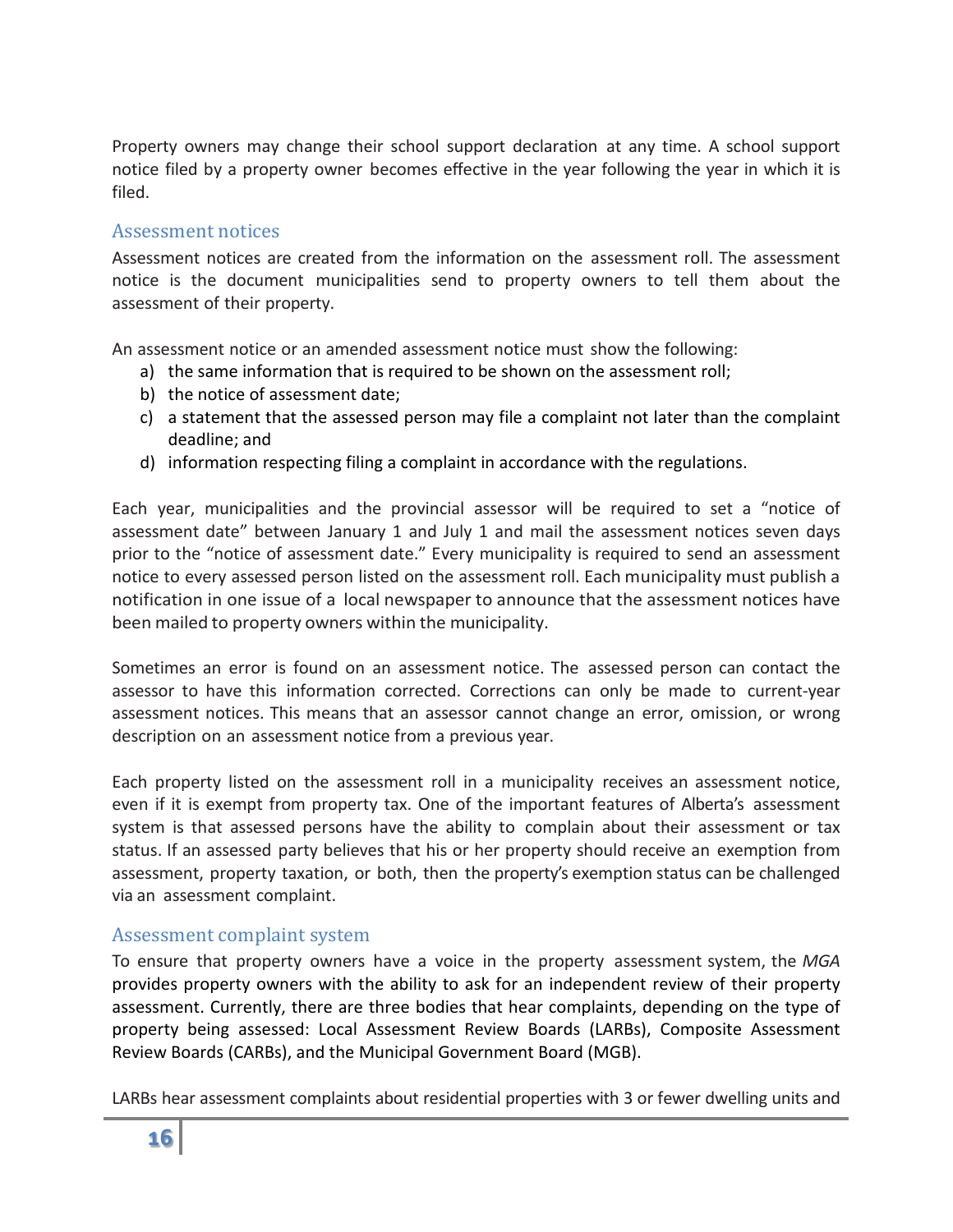farmland, as well as complaints about tax notices other than those for property tax, business tax, or improvement area tax. CARBs hear assessment complaints about all other property types such as multi-family residential buildings, commercial and business properties, light industrial properties, etc., but not including any property that falls under designated industrial property. CARBs also hear complaints on tax notices for business tax or improvement areas. The MGB hears complaints on all designated industrial property, as well as equalized assessments.

The first step an assessed person should take if he or she believes his or her property assessment is unfair or inaccurate is to contact the assessor. The assessor can be reached by calling the municipality's office at the number listed on the assessment notice. The assessor may request to inspect the property to determine if an error was made. If the assessor agrees that the original notice is not accurate, a corrected notice may be issued.

If the assessor and the property owner cannot come to an agreement, the property owner may begin the formal complaint process by filing a complaint with the municipality's assessment review board. The deadline for filing a complaint with the assessment review board is noted on the assessment notice.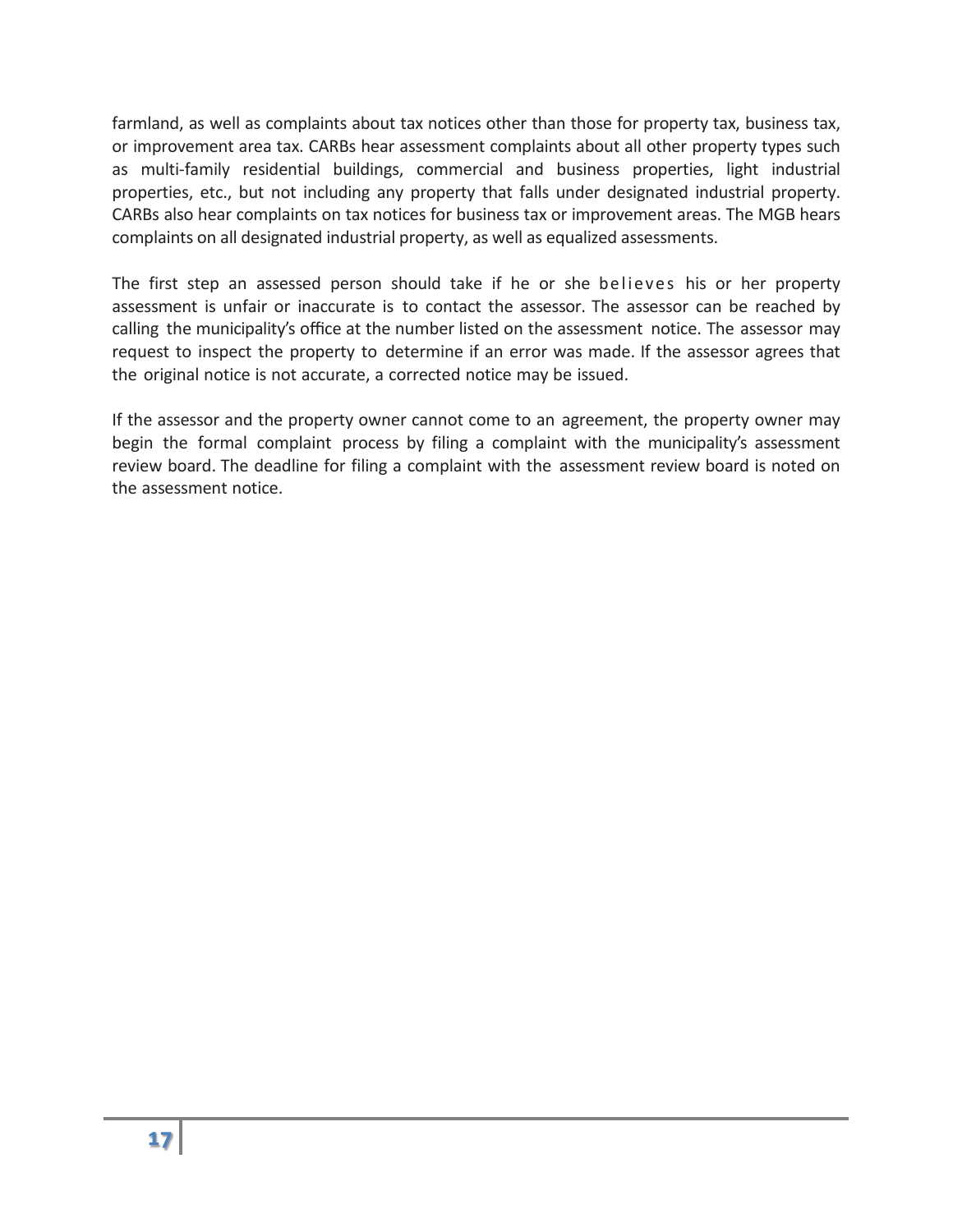#### FIGURE 3.2 The Complaint System



Where an assessed person seeks judicial review of a board's decision, that person may file an application for judicial review to the Alberta Court of Queen's Bench.

An assessor may make a correction to an assessment that is under complaint. In such an instance, the assessor will send an amended assessment notice to the assessed person, and the assessor must also provide to the assessment review board a copy of the amended assessment notice along with a statement explaining why the correction was made, what the correction was, and how it affects the assessment. In this event, the assessment review board or the Municipal Government Board will cancel the current complaint and return the complaint fee, and the assessed person will have the right to a new complaint in respect of the amended assessment.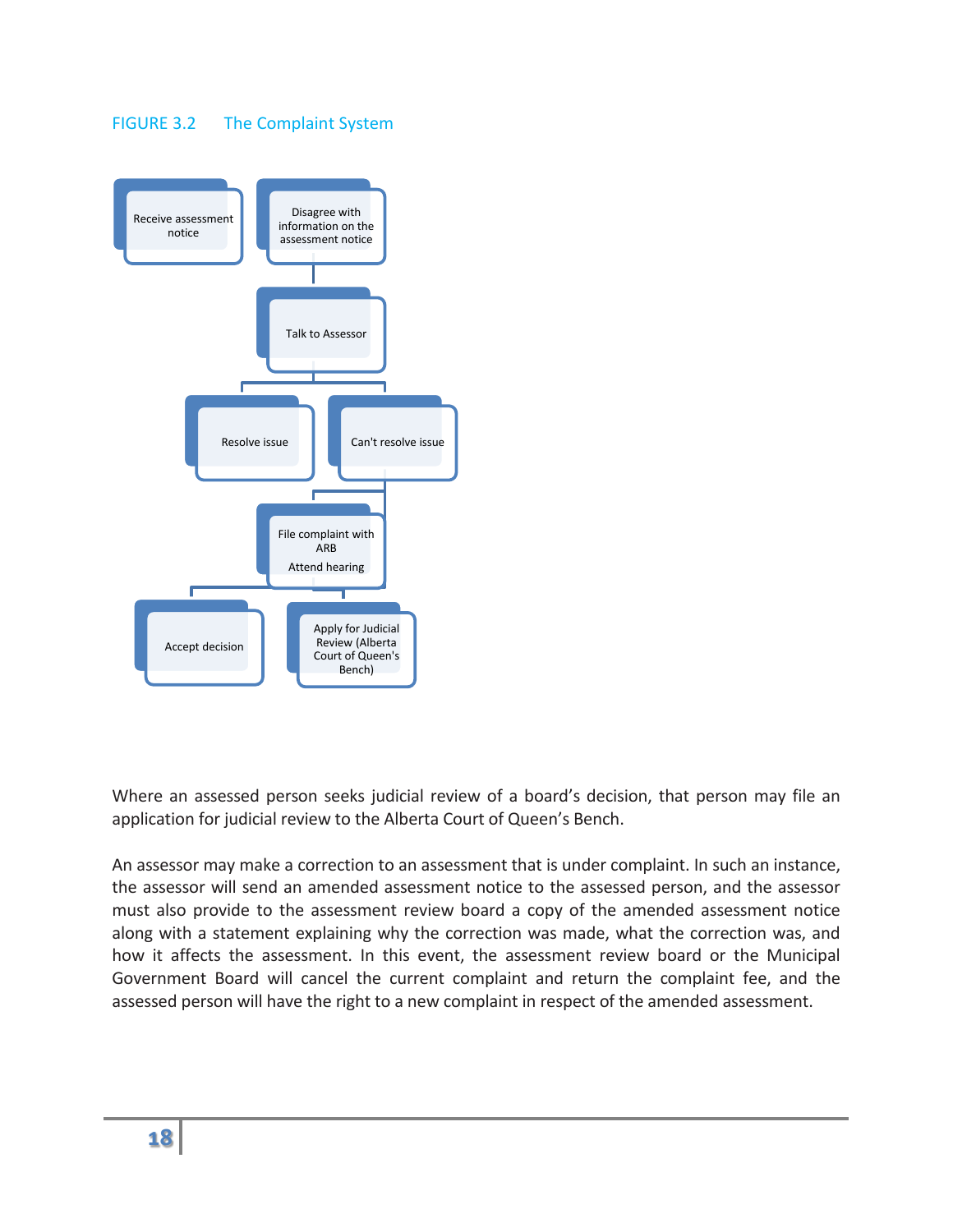#### <span id="page-22-0"></span>Assessment review boards

The assessment review board is a quasi-judicial administrative board.

This means it is created, empowered, and staffed according to the legislation laid out in the *MGA*. The board is like a court as it can order something to be done. In this case, it can order a change to the assessment on a property.

Assessment review boards hear complaints for all types of property assessments except designated industrial property.

Local assessment review board panels consist of three members who are appointed by the municipality. Composite assessment review board panels are made up of two members that are appointed by the municipality and one provincial member from the Municipal Government Board. The provincial member will act as presiding officer of a composite assessment review board and provide oversight and a provincial perspective. No three-person assessment review board panel may have more than one councilor.

Occasionally, one-member panels are established to deal with administrative or preliminary matters. The one-member panel for a local assessment review board cannot be a councilor and the one-member panel for a composite assessment review board must be the provincial member.

#### **Who can make a complaint**

Any assessed person, taxpayer, or person acting on behalf of an assessed person or taxpayer may file an assessment complaint. An agent for fee acting on behalf of a property owner or taxpayer must have written authorization to do so. If ownership of a property changes while a complaint is in progress, the new owner of the property or business then becomes the complainant involved in any proceeding before the board.

Complainants must demonstrate that the assessment of their property is not correct. Preparing a case for the complaint Hearing will take some time and research. Property owners who are considering filing a complaint may wish to consult the publication titled "Filing a property assessment complaint and preparing for your hearing." Copies of this publication may be found at the municipal office, or online at: [www.municipalaffairs.alberta.ca.](http://www.municipalaffairs.alberta.ca/)

As well, complainants may wish to contact their assessment review board office for details about the process and information required.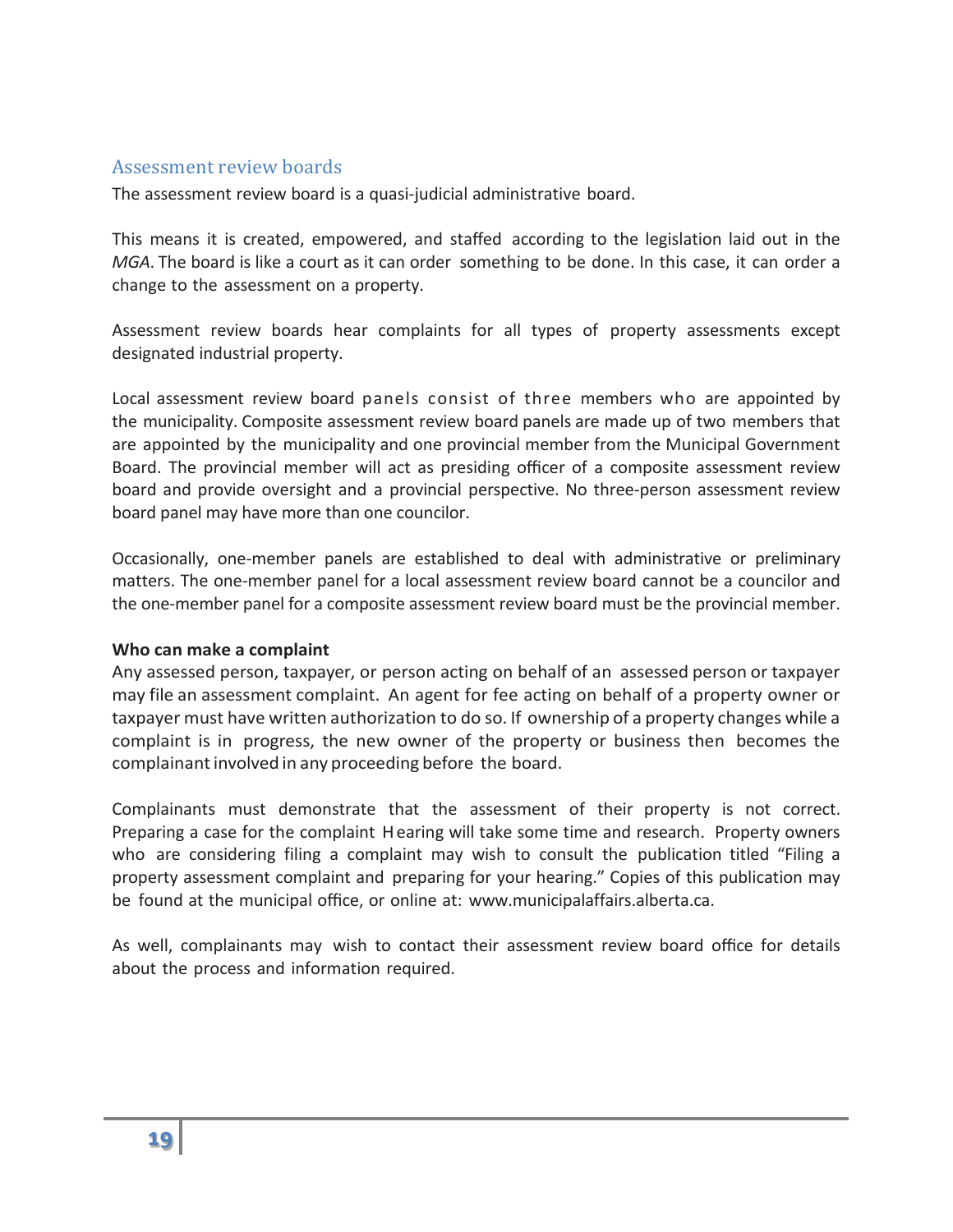#### **What a complaint can be about**

A complaint may be filed about any of the following items listed on the assessment or tax notice:

- the description of the property or business
- the name or mailing address of an assessed person or taxpayer
- assessment amount
- assessment class
- assessmentsub-class
- the type of property
- the type of improvement
- schoolsupport
- whether the property or business is assessable
- whether the property or business is exempt from taxation.

The assessment review board cannot hear complaints about the amount of property taxes or tax rates. Assessment review boards cannot change the tax rates or the services provided by the municipality. If a property owner has specific concerns about these issues, he or she may discuss them with the municipality's administration or council.

#### **How to file a complaint**

Complaints must be filed in the form prescribed in the regulations on or before the deadline shown on the assessment notice.

The complaint must:

- indicate what information shown on an assessment notice or tax notice is incorrect;
- explain in what respect that information is incorrect;
- indicate what the correct information is; and
- identify the requested assessed value, if the complaint relates to an assessment.

If an assessment notice and tax notice are combined, the deadline for filing a complaint is on the tax notice. Municipalities must give the assessed person 60 days from the notice of assessment date to file a complaint.

Once the complaint has been filed, the assessment review board clerk will receive, review, and categorize the complaint. All parties will be notified of the date of the hearing, the timelines by which disclosure of evidence is required to be provided to the other parties and to the board, and the rules for disclosure of evidence. At the hearing, the complainant presents his or her case to the board. The respondent (usually the local assessor) presents information on behalf of the municipality. The assessment review board has 30 days after the hearing within which to render its decision. All decisions of an assessment review board must be in writing.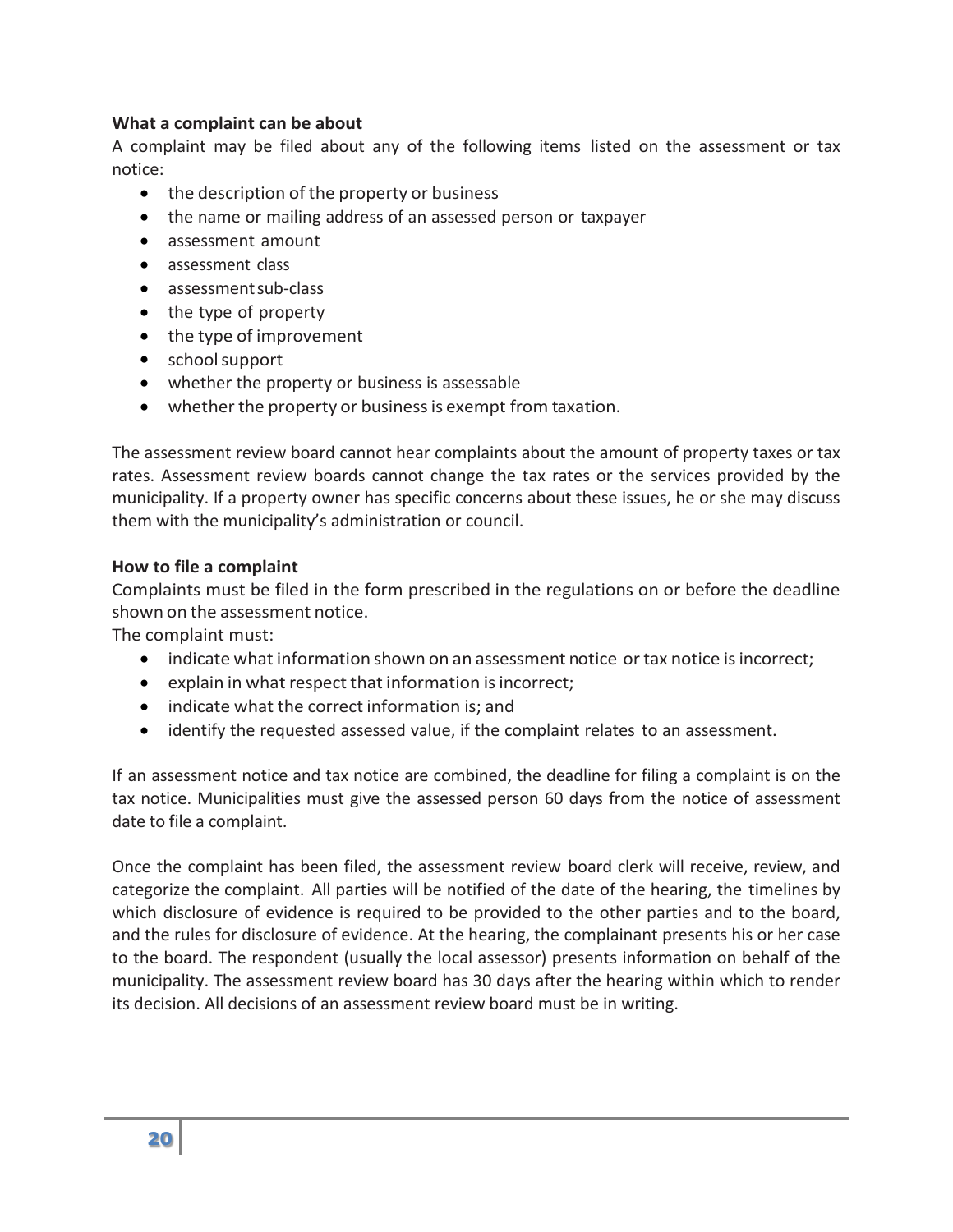#### **Court of Queen's Bench of Alberta**

Sometimes those affected by an assessment review board decision (property owners, assessors, etc.) are not happy with a decision made by the assessment review board. In this case, the assessed person may file an application for judicial review to the Court of Queen's Bench of Alberta. An application for judicial review must be filed within 60 days of the assessment review board's date of decision.

#### **Impact of assessment complaint decisions**

It is important to note that any decision an assessment review board makes is for the current year's assessment only.

This means that the decision does not apply to previous assessments, nor will it be applicable to the next year's property assessment. For example, if the assessed value of a property is decreased as a result of a board's decision, it will not result in adjustments to previous years' assessments, nor will it necessarily have any bearing on assessments that are prepared in the future.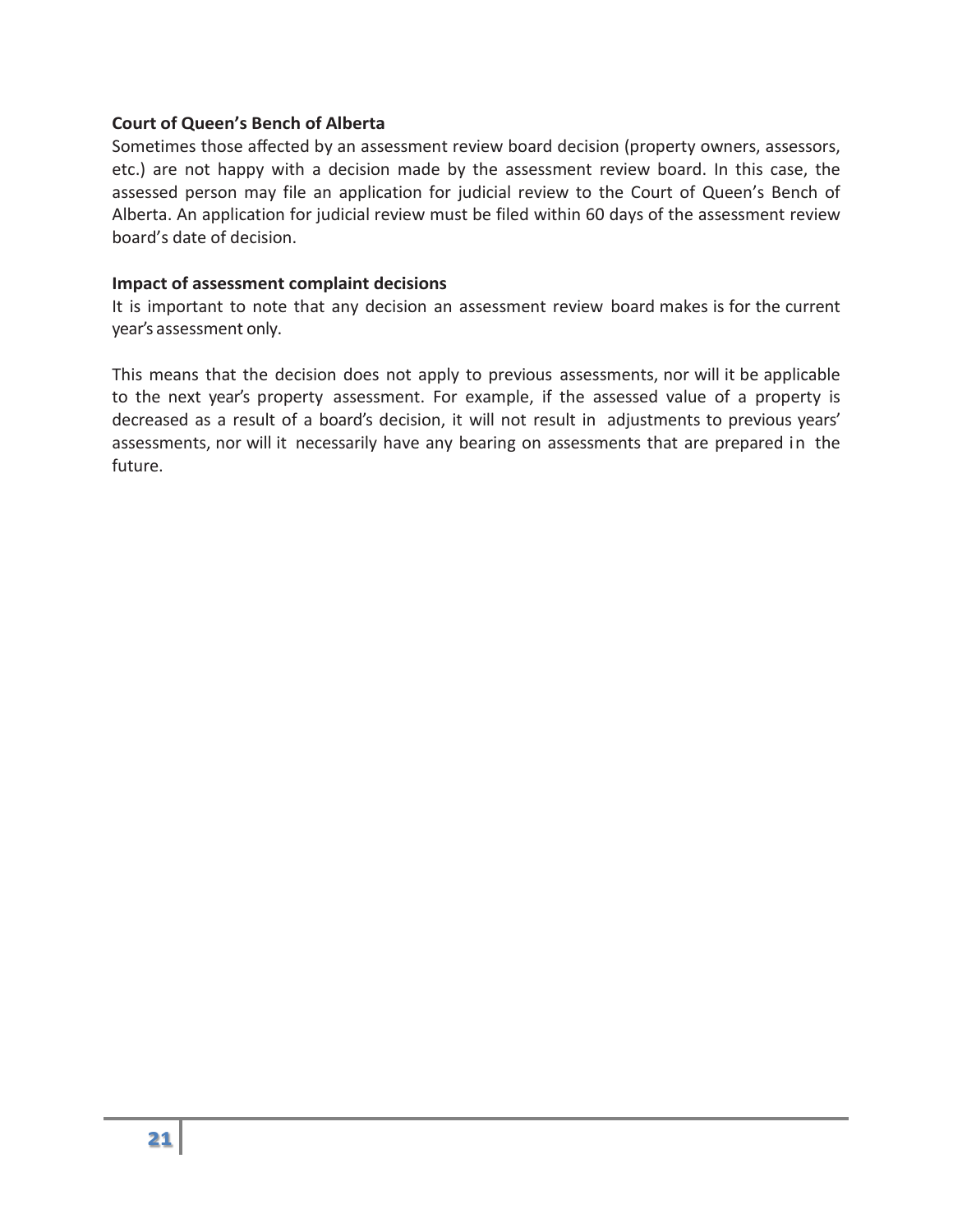# **Chapter** 4

# <span id="page-25-0"></span>Chapter 4

Property assessments and taxes

This chapter examines taxation as a source of revenue for a municipality.

Topics include:

- Municipal property tax
- Provincial education property tax
- The importance of the equalized assessment
- Other property-related taxes used in Alberta

# <span id="page-25-1"></span>Municipal property taxation

Underthe*MGA*,municipalities are responsible for collecting taxes for municipal and educational purposes. Property taxes are levied based on the value of the property as determined from the property assessment process. Property taxes are not a fee for service, but a way of distributing the cost for local government services and programs fairly throughout a municipality.

The property tax system is comprised of two distinct processes—preparing the assessments and setting the tax rate. The assessor's job is to prepare assessments. The municipal council is responsible for completing the second process, setting the tax rate. In addition to setting the tax rate, the municipal council is responsible for calculating the taxes payable, and collecting the taxes.

#### **Tax rate**

Each year, municipal councils determine the amount of money they need to operate their municipality. From this amount, the council then subtracts known revenues (for example, licenses, grants, and permits). The remainder is the amount of money the municipality needs to raise through property taxes in order to provide services for the year.

This revenue requirement is then used to calculate the tax rate. The tax rate is the percentage of assessed value at which each property is taxed in a municipality. The revenue requirement is divided by the assessment base (the total value of all assessed properties in the municipality). The tax rate calculation is expressed in the following formula: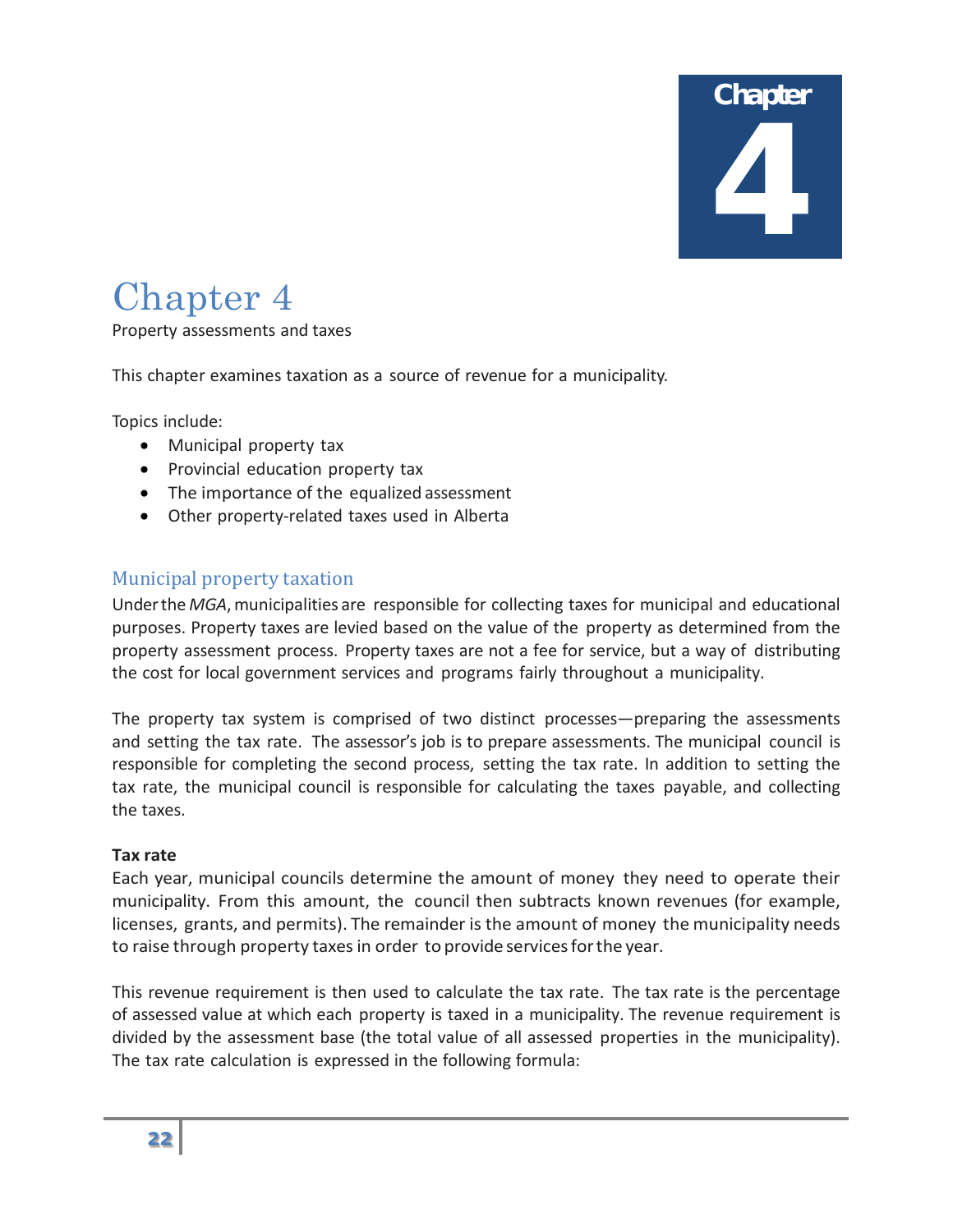*Revenue Requirement / Assessment Base = TaxRate*

The tax rate is applied to each individual property assessment using the following formula:

*Property Assessment x Tax rate = Taxes Payable*

This formula means that the assessed value of the property in dollars is multiplied by the tax rate set by the municipality.

### <span id="page-26-0"></span>Education property taxes

In Alberta, education is a provincial program. The taxes that fund the program are raised and distributed on a provincial basis. Education property tax dollars are pooled in the Alberta School Foundation Fund and then allocated among school boards throughout the province.

This system of pooling taxes from all municipalities enables the province to provide all students with a standard level of education, no matter where they live.

Each year the province calculates the amount every Alberta municipality must contribute towards the public education system. The calculation is based on a formula that takes into account the equalized assessment in each municipality and the provincial uniform education property tax rate.

The province notifies municipalities of the amount of education taxes they are required to collect. Each municipality then establishes a local education property tax rate. This tax rate is calculated by dividing the required amount by the municipality's current taxable assessment.

The municipality then applies its local education tax rate to the assessed value of each property to determine the amount of education taxes each property owner is required to pay for the year. Municipalities include the education property tax on their annual property tax bills to property owners.

<span id="page-26-1"></span>Municipalities collect education tax dollars from their ratepayers, and send them to the province and, in some instances, to a separate school board.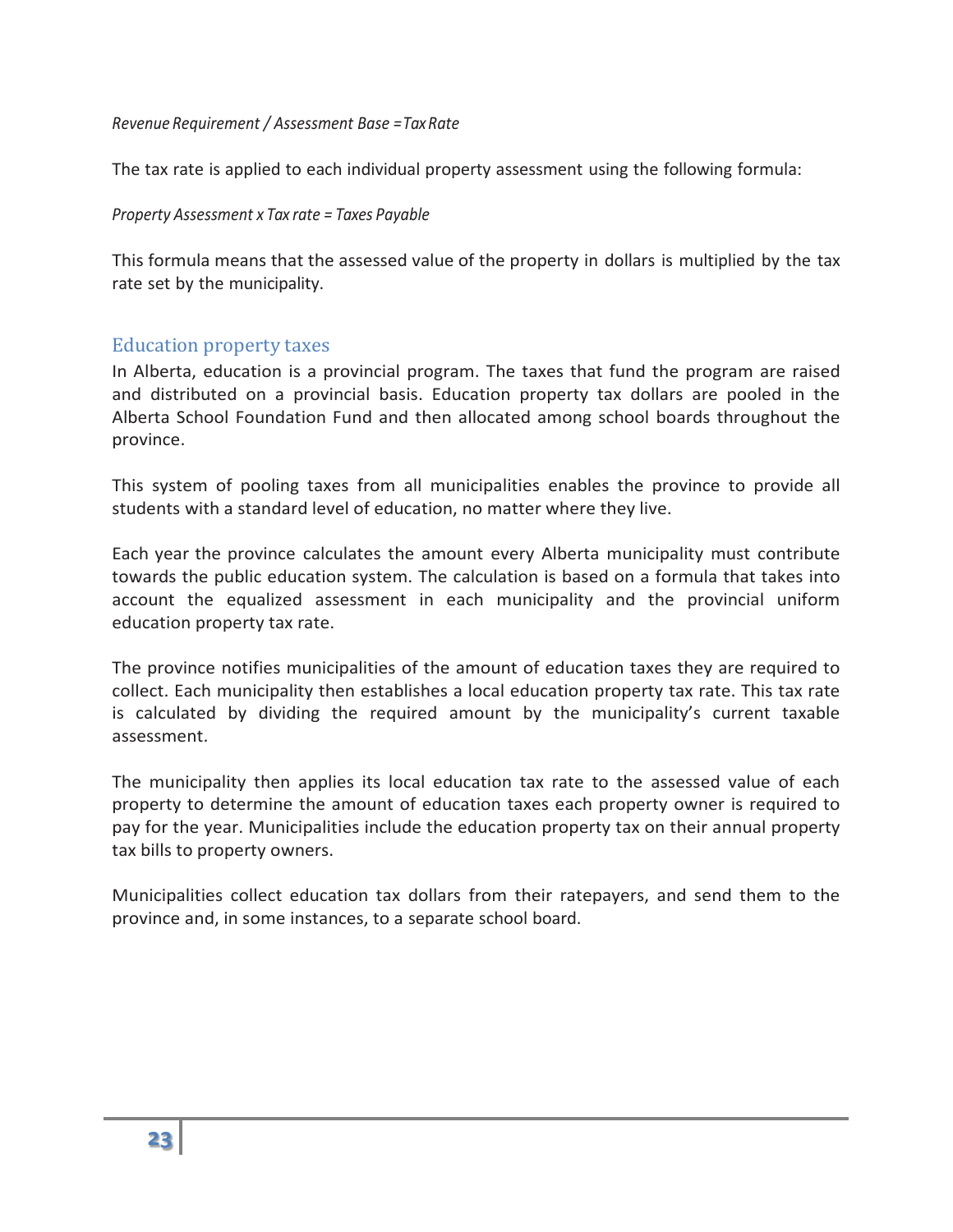#### Other taxes

In addition to property tax, municipalities may generate revenue through other forms of tax.

#### **Supplementary assessment and taxation**

A municipality may pass a bylaw that allows it to assess improvements added to land after the December 31 condition date and collect property taxes on them for a portion of the current year. To do this, the assessor for the municipality must determine the value of the new improvements added since December 31 of the previous year.

This assessed value is then placed on the supplementary assessment roll. A supplementary assessment roll is prepared for new improvements with the same information as an annual assessment roll. The supplementary assessment roll is used to produce supplementary assessment notices.

Supplementary assessment notices must be sent to assessed persons before the end of the calendar year. Property taxes based on the supplementary assessment are pro-rated to reflect only the portion of the year the new improvement is completed, occupied, or in operation in the municipality.

Example: If a building was not completed on December 31, 2017, the annual assessment notice would reflect the value of the portion completed and taxes would be based on that amount. Assume the building is completed on May 1, 2018, a supplementary assessment notice could be sent out for the additional value of the building, and prorated property taxes could be levied for the remainder of the year (May1 – December 31, 2018).

#### **Business tax**

A municipality may choose to raise revenue by imposing a business tax bylaw on the businesses operating within its boundaries.

A business tax bylaw must be passed by the council before a municipality can impose a business tax. The business tax is payable by the person who operates the business, not the property owner. If the property owner also operates a business on the property, then the owner of that property would pay both property and business taxes.

In order for a municipality to be able to calculate business taxes, an assessor must first calculate a business assessment. There are five methods of calculating business assessment set out in the *MGA*. The methods that business assessment can be based on are:

- A percentage of the gross (before deductions) rental value of the building;
- A percentage of the net (after deductions) rental value of the building;
- The storage capacity of the building occupied by the assessed business;
- The floor space occupied by the business; or
- A percentage of the property assessment.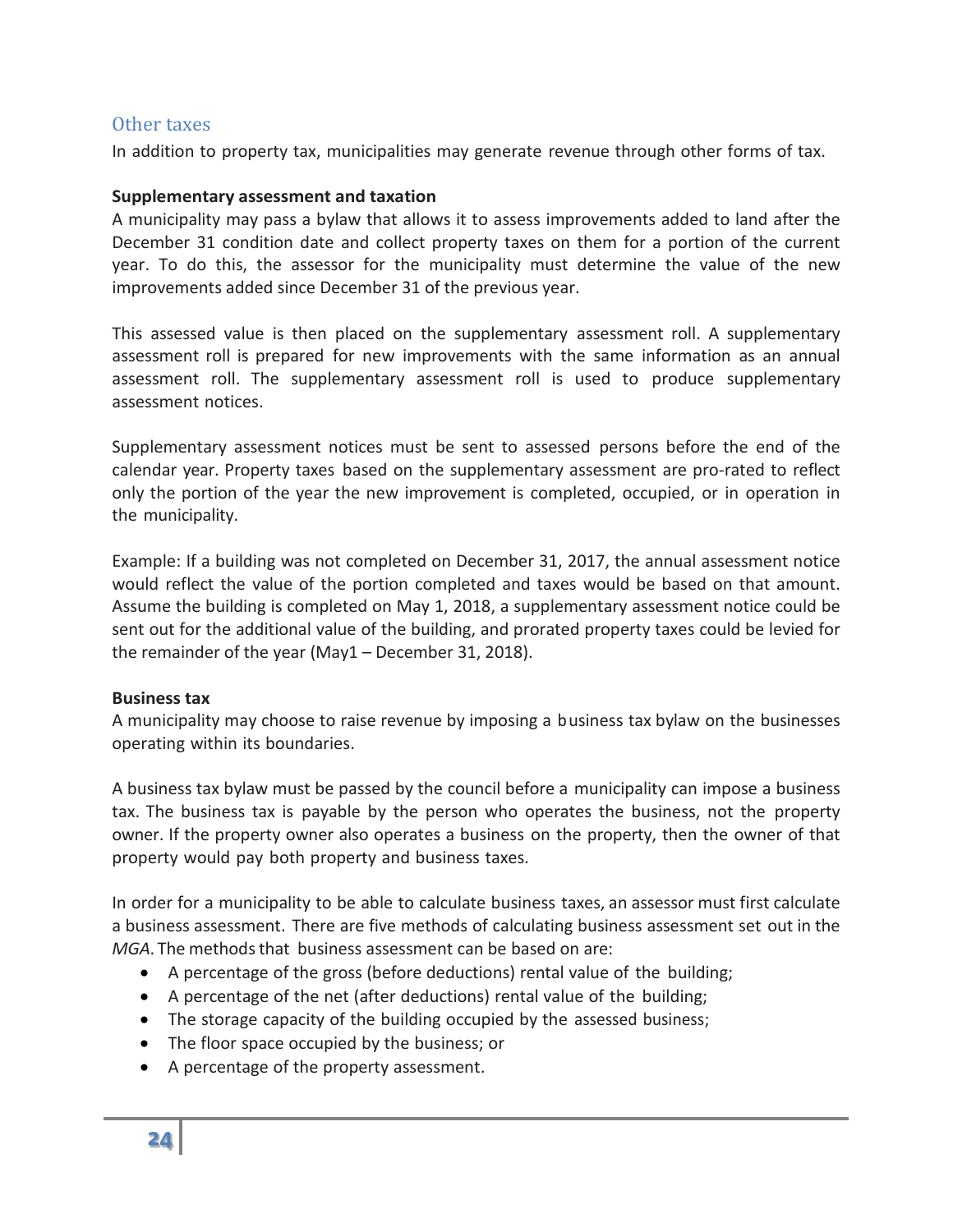Councils may choose the method they feel best suits their municipality.

#### **Business Improvement Area Tax**

Sometimes business owners wish to improve the area in which they do business. Improving the area can mean constructing improvements, installing decorative lighting, plantings, boulevards, improving parking in the business improvement area, or any other type of improvements that will beautify and maintain property. They may lobby the local council to establish a Business Improvement Area levy (BIA). It is within the BIA that any improvements will be done. Specific BIA taxes will be shown on business tax notices for all businesses operating in the BIA. The tax is paid by the business owner, like business tax, and is payable for the current year on the same date business taxes are due.

### **Community Aggregate Payment Levy**

A municipality may pass a community aggregate payment levy bylaw to impose a levy in respect of all sand and gravel businesses operating in the municipality. This levy is intended to raise revenue to be used toward the payment of infrastructure and other costs in the municipality. A community aggregate payment levy must be paid by the persons who operate sand and gravel operations in the municipality.

### **Local Improvement Tax**

A local improvement tax is imposed on a specific area within a municipality to fund a service or improvement applied to a particular area only. The improvement benefits that particular area of the municipality rather than the municipality as a whole. Some examples of local improvements are sidewalks, lane lighting, or paving.

Local improvement taxes are applied to land. This means that the owner of the land is responsible for paying the local improvement tax. A local improvement tax is allocated as an annual charge but may be charged for a set number of years.

#### **Special Tax**

A municipality may choose to provide or construct a special service that will benefit a defined area within a municipality. The municipality would levy a special tax to fund the project.

Some examples of special services or constructions include:

- Waterworks and sewers
- Boulevards, pavement, and drainage ditches
- Dust treatment
- Repair and maintenance of roads, boulevards, sewers, and water lines
- Ambulance service and fire protection
- Recreational services

A special tax can only be imposed if council passes a bylaw. This must be done on an annual basis. Any revenue from a special tax must be applied to the specific service or purpose that is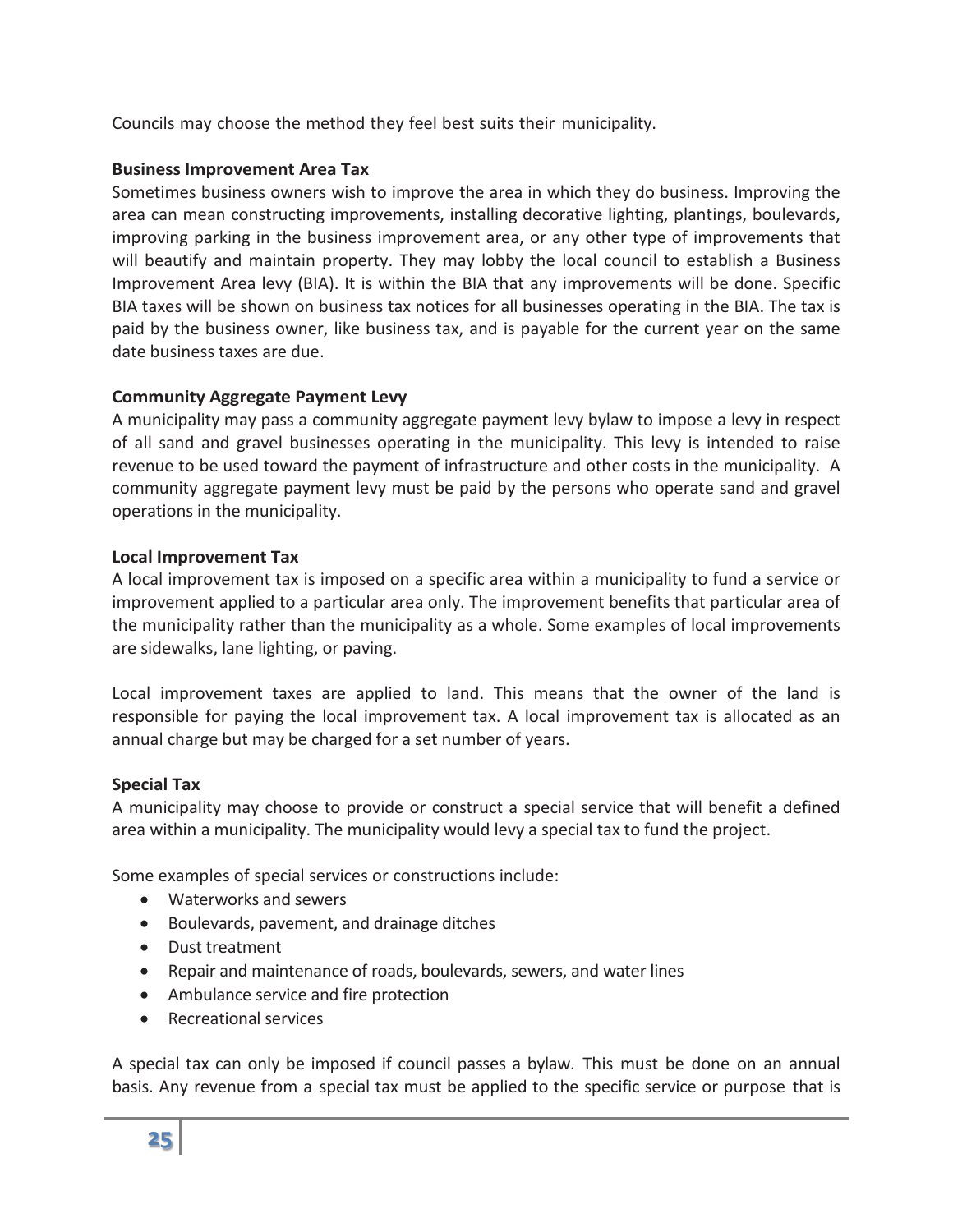stated in the bylaw. A property owner is responsible for paying this tax.

#### **Well Drilling Equipment Tax**

This tax is imposed on equipment used to drill an oil or gas well. It is payable by the person who holds a license under the *Oil and Gas Conservation Act* for the well being drilled.

The well drilling equipment tax is a one-time tax. It is an optional tax that municipalities may choose to impose.

#### **Grants in Place of Taxes**

As mentioned previously, some types of property are exempt from taxation. One kind of exempt property is property owned by the Alberta or federal government.

A municipality can apply for a grant in place of taxes equal to the amount it would have collected in property taxes if it were owned by a party other than the government. An example of this would be an office building that is owned by the Government of Alberta.

If the property was owned by anyone other than the Crown, the owner would pay property taxes. Because the building is owned by the government, the municipality annually applies for a grant from the provincial government equal to what the property taxes would be for that property for that year.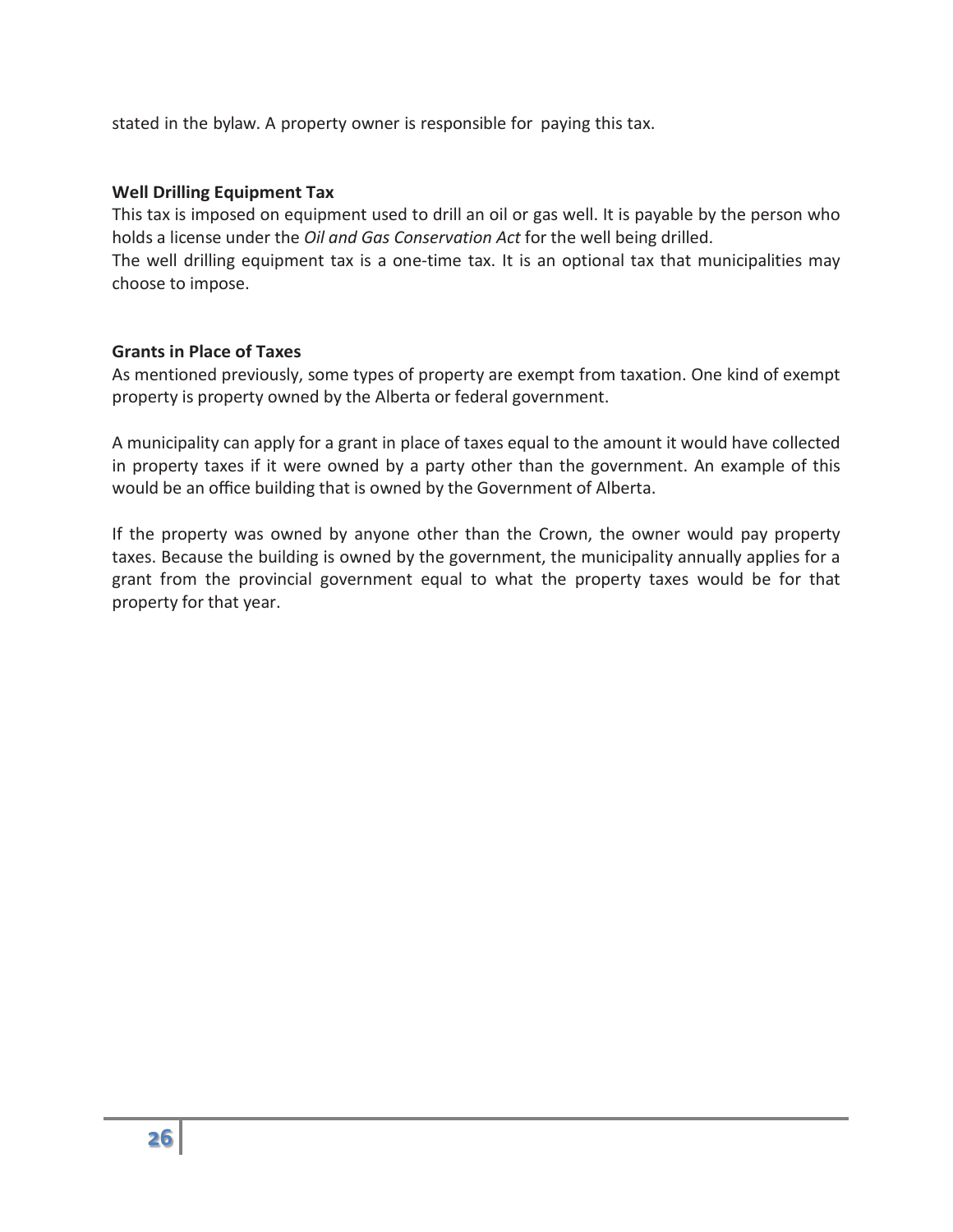# <span id="page-30-0"></span>Glossary

| <b>Ad Valorem</b>           | According to value. An ad valorem tax is one that is levied in proportion           |
|-----------------------------|-------------------------------------------------------------------------------------|
|                             | to the value of the thing(s) being taxed.                                           |
| <b>Alberta</b>              | A provincial government fund into which all education funds are pooled.             |
| <b>School</b>               | This fund was created to provide equitable educational funding to all               |
| <b>Foundation</b>           | school boards. The province then allocates the funds to public and                  |
| Fund                        | separate system schools in the province.                                            |
| <b>Assessment</b>           | Process of placing a dollar value on properties for taxation purposes.              |
|                             | The value of the assessment determines the amount of taxes that will                |
|                             | be charged to the owner of the property.                                            |
| <b>Assessment</b>           | The total assessed value of all property within a municipality.                     |
| base                        |                                                                                     |
| <b>Assessment</b>           | Under Alberta legislation, one of four classes (residential, non-                   |
| classes                     | residential, farmland, and machinery and equipment) to which assessed               |
|                             | property is assigned.<br>Assessment notices are created from the information on the |
| <b>Assessment</b><br>notice | assessment roll.                                                                    |
| <b>Assessment</b>           | Provides a forum for individuals or corporations to challenge their                 |
| <b>Review</b>               | property or business assessments, except linear property.                           |
| <b>Board</b>                |                                                                                     |
| <b>Assessment</b>           | List of all assessable properties and their assessed values. The MGA                |
| roll                        | requires each municipality to produce an assessment roll each year.                 |
|                             | The roll must be completed by February 28 each year.                                |
| <b>Business</b>             | Tax imposed on a designated business revitalization zone to fund                    |
| improvement                 | improvements that will beautify and maintain the area.                              |
| area tax                    |                                                                                     |
| <b>Business tax</b>         | Tax to raise revenues from businesses within a municipality's                       |
|                             | boundaries. A municipal council must pass a bylaw to impose a                       |
|                             | business tax. The business tax payable is the responsibility of the                 |
|                             | person operating the business.                                                      |
| <b>Community</b>            | A levy on all sand and gravel businesses operating in a municipality to             |
| aggregate                   | raise revenue to be used toward the payment of infrastructure and other             |
| payment                     | costs in the municipality.                                                          |
| levy                        |                                                                                     |
| <b>Condition</b>            | The date on which the condition of the property is fixed for property               |
| date                        | assessment purposes. The condition date in Alberta is October 31 for                |
|                             | Designated Industrial Property, and December 31 for all other property.             |
| <b>Cost</b>                 | One of the approaches used to value property for assessment                         |
| approach                    | purposes. The cost approach is based on the theory that a person                    |
|                             | would pay no more for an object than it would cost to replace it. With              |
|                             | regard to property, the assumption is that a purchaser would not pay                |
|                             | any more to purchase a property than it would cost to buy the land and              |
|                             | then rebuild the same buildings or improvements.                                    |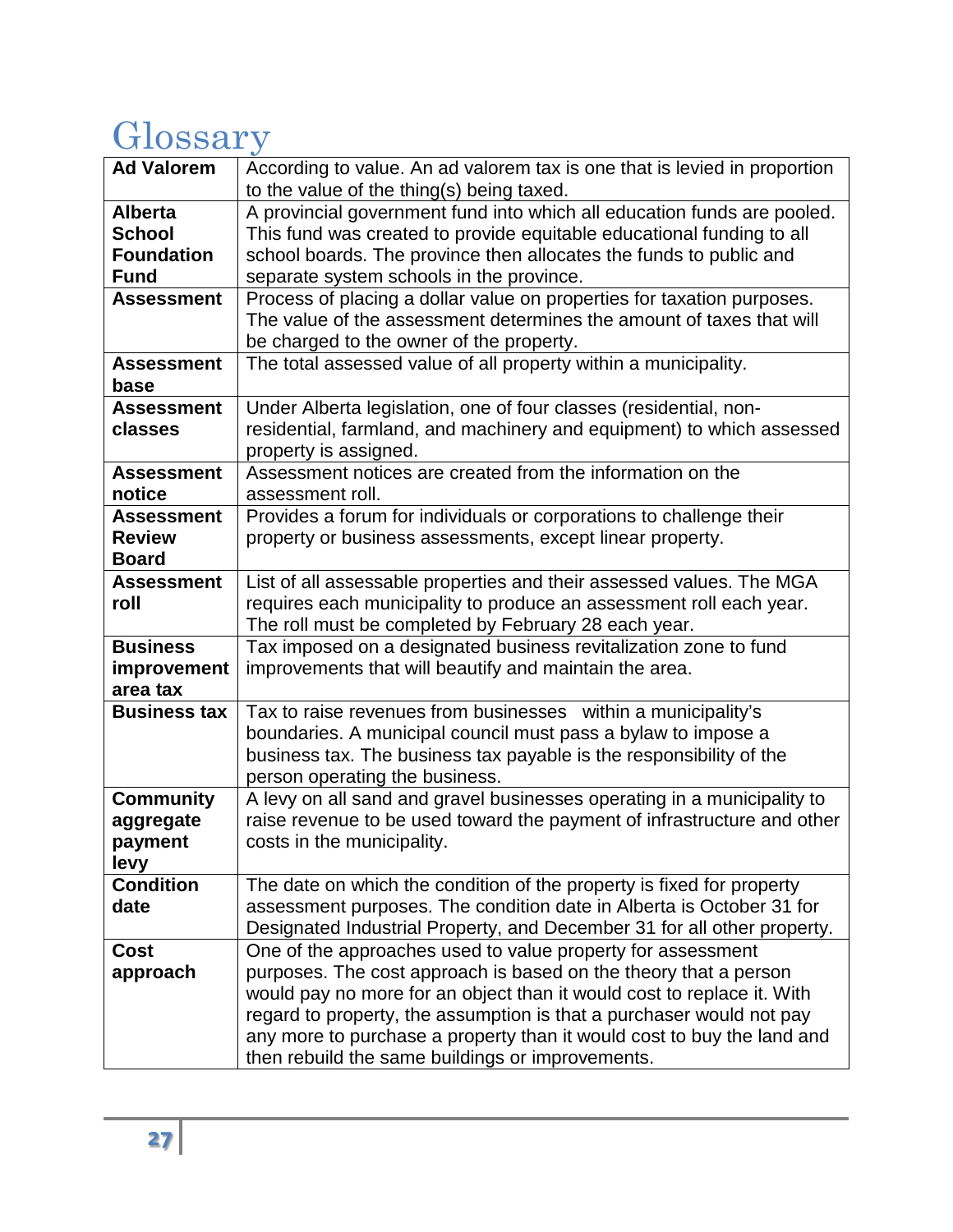| <b>Court of</b>                                             | Hears judicial reviews from decisions of assessment review boards.                                                                                                                                                                                                                                                                     |
|-------------------------------------------------------------|----------------------------------------------------------------------------------------------------------------------------------------------------------------------------------------------------------------------------------------------------------------------------------------------------------------------------------------|
| Queen's<br><b>Bench</b>                                     |                                                                                                                                                                                                                                                                                                                                        |
| <b>Designated</b><br><b>Industrial</b><br><b>Properties</b> | Facilities regulated by the Alberta Energy Regulator, the Alberta<br>Utilities Commission or the National Energy Board, including land and<br>improvements; linear property which includes electric power systems,<br>telecommunication systems, wells, pipelines, and railway; major plants<br>as set out in the regulations.         |
| <b>Depreciation</b>                                         | A loss in value due to any cause.                                                                                                                                                                                                                                                                                                      |
| <b>Education</b><br>requisition                             | The amount of tax a municipality must collect for education purposes.                                                                                                                                                                                                                                                                  |
| <b>Education tax</b>                                        | The amount each assessed person must contribute towards a<br>municipality's overall provincial education requisition. It is included on<br>each property owner's tax bill.                                                                                                                                                             |
| <b>Equalized</b><br>assessment                              | Equalized assessment is an annual calculation that creates a common<br>assessment base for distributing the provincial education property tax<br>requisition among municipalities, the regional requisitions of some<br>housing authorities, and may also be used to distribute provincial and<br>federal grants among municipalities. |
| <b>Exemption</b>                                            | A complete or partial elimination of assessment and/or property<br>taxation.                                                                                                                                                                                                                                                           |
| <b>Improvements</b>                                         | Buildings, or other structures, and attachments to land that are<br>intended to remain attached (i.e. sidewalks, tunnels, pavement, etc.).                                                                                                                                                                                             |
| <b>Income</b>                                               | One of the approaches used to value property for assessment                                                                                                                                                                                                                                                                            |
| approach                                                    | purposes. The income approach is based on the theory that income-<br>producing properties are bought and sold based on their income-<br>earning potential.                                                                                                                                                                             |
| <b>Linear</b>                                               | Property that generally has distribution networks or other facilities, and                                                                                                                                                                                                                                                             |
| property                                                    | may extend across municipal boundaries (for example, oil and gas<br>wells, pipelines, and electric power systems).                                                                                                                                                                                                                     |
| Local                                                       | A tax imposed on a specific region in a municipality that funds a                                                                                                                                                                                                                                                                      |
| improvement<br>tax                                          | service or improvement applied to a particular area only.                                                                                                                                                                                                                                                                              |
| <b>Market value</b>                                         | The price a property might reasonably be expected to sell for if sold by<br>a willing seller to a willing buyer after appropriate time and exposure<br>on an open market.                                                                                                                                                              |
| <b>Market value</b><br>standard                             | Property assessment standard based on market value.                                                                                                                                                                                                                                                                                    |
| <b>Mass</b><br>appraisal                                    | Process of valuing a group of properties as<br>of a given date, using<br>common data, mathematical models, and statistical tests. The use of<br>mass appraisal allows assessors to accurately value a large number<br>of properties in a short period of time.                                                                         |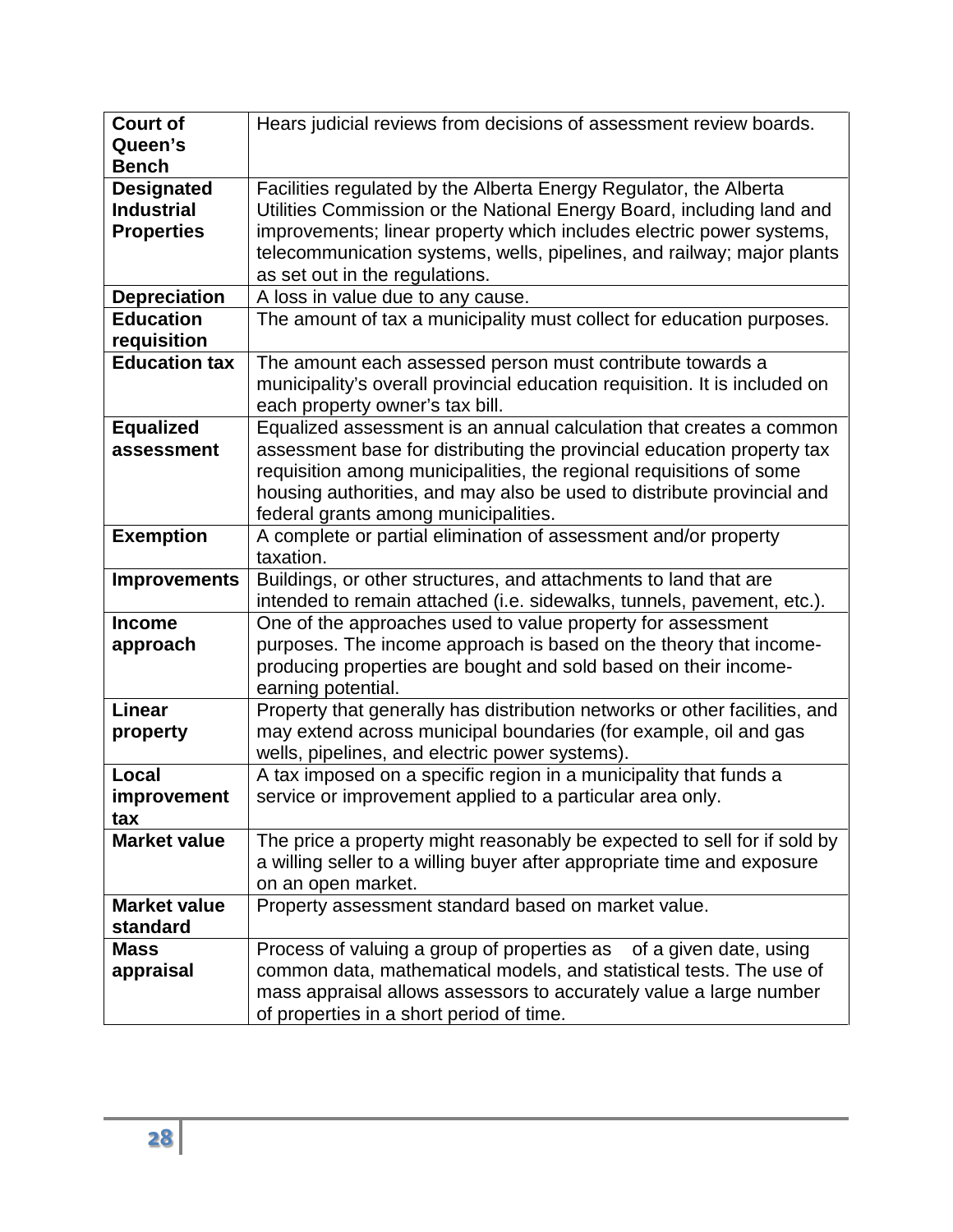| <b>Municipal</b>      | The legislation governing aspects of municipal government activities in   |
|-----------------------|---------------------------------------------------------------------------|
| <b>Government Act</b> | Alberta, including assessment and municipal taxation powers.              |
| <b>Personal</b>       | All moveable items of property not permanently attached to, or part of,   |
| property              | the real estate. Examples include automobiles, furniture, jewellery,      |
|                       | and works of art.                                                         |
| <b>Real estate</b>    | The physical parcel of land and all improvements permanently              |
|                       | attached.                                                                 |
| <b>Regulated</b>      | Property assessment standard based on rates and procedures                |
| <b>Standard</b>       | prescribed by Municipal Affairs.                                          |
| <b>Regulated</b>      | Farmland, machinery and equipment, linear property, and railway           |
| property              | property.                                                                 |
| <b>Sales</b>          | One of the approaches used to value property for assessment               |
| comparison            | purposes. This approach is based on the theory that the market value      |
| approach              | of a property is directly related to the prices of similar properties.    |
| <b>Special tax</b>    | A tax to fund a special service that will benefit a defined area within a |
|                       | municipality.                                                             |
| <b>Supplementary</b>  | Assessment of improvements that were constructed during a year and        |
| assessment            | not captured on the annual assessment notice.                             |
| <b>Supplementary</b>  | Levying taxes based on supplementary assessments.                         |
| taxation              |                                                                           |
| <b>Tax burden</b>     | Economic costs or losses resulting from the imposition of a tax.          |
| <b>Tax rate</b>       | Percentage of assessed value at which each property is taxed in a         |
|                       | municipality. Some municipalities express this in terms of mills or mill  |
|                       | rate.                                                                     |
| <b>Taxation</b>       | The process of applying a tax rate to an assessed value to determine      |
|                       | the taxes owing.                                                          |
| <b>Valuation date</b> | A fixed point in time on which assessment values are based. The           |
|                       | valuation date in Alberta is July 1.                                      |
| <b>Well drilling</b>  | Tax imposed on equipment used to drill an oil or gas well.                |
| equipment tax         |                                                                           |